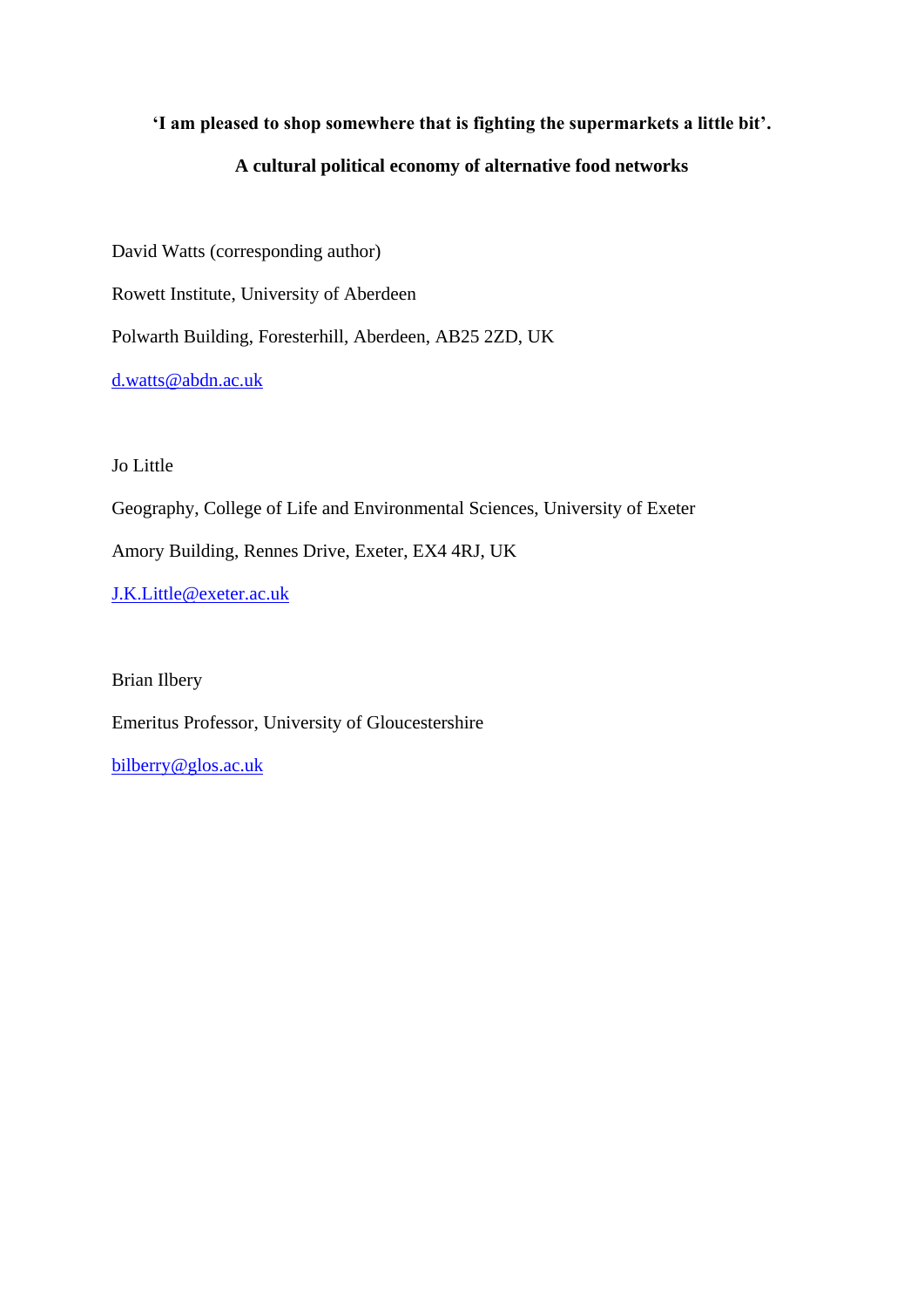# **'I am pleased to shop somewhere that is fighting the supermarkets a little bit'. A cultural political economy of alternative food networks**

#### **Abstract**

This paper conducts a cultural political economy (CPE) analysis of consumers' semiotic and material construals of alternative food networks (AFN). It starts by outlining, in the context of debate over AFN, why CPE is useful analytical tool. The collection of talk data from 40 respondents, and food consumption data from 20 respondents, is outlined and explained. Talk data reveal that interviewees construe conventional and alternative food networks differently based on values relating to food quality judgements, provenance and trust, and alternativeness. Consumption data demonstrate respondents' material engagement with conventional and, to a lesser extent, alternative food networks. The paper concludes that CPE is a productive framework for analysing AFN *qua* a subaltern economic imaginary, and that it can help to set them on 'firmer' ground, both ontologically and normatively.

## **Keywords**

Alternative food networks; cultural political economy; consumers; England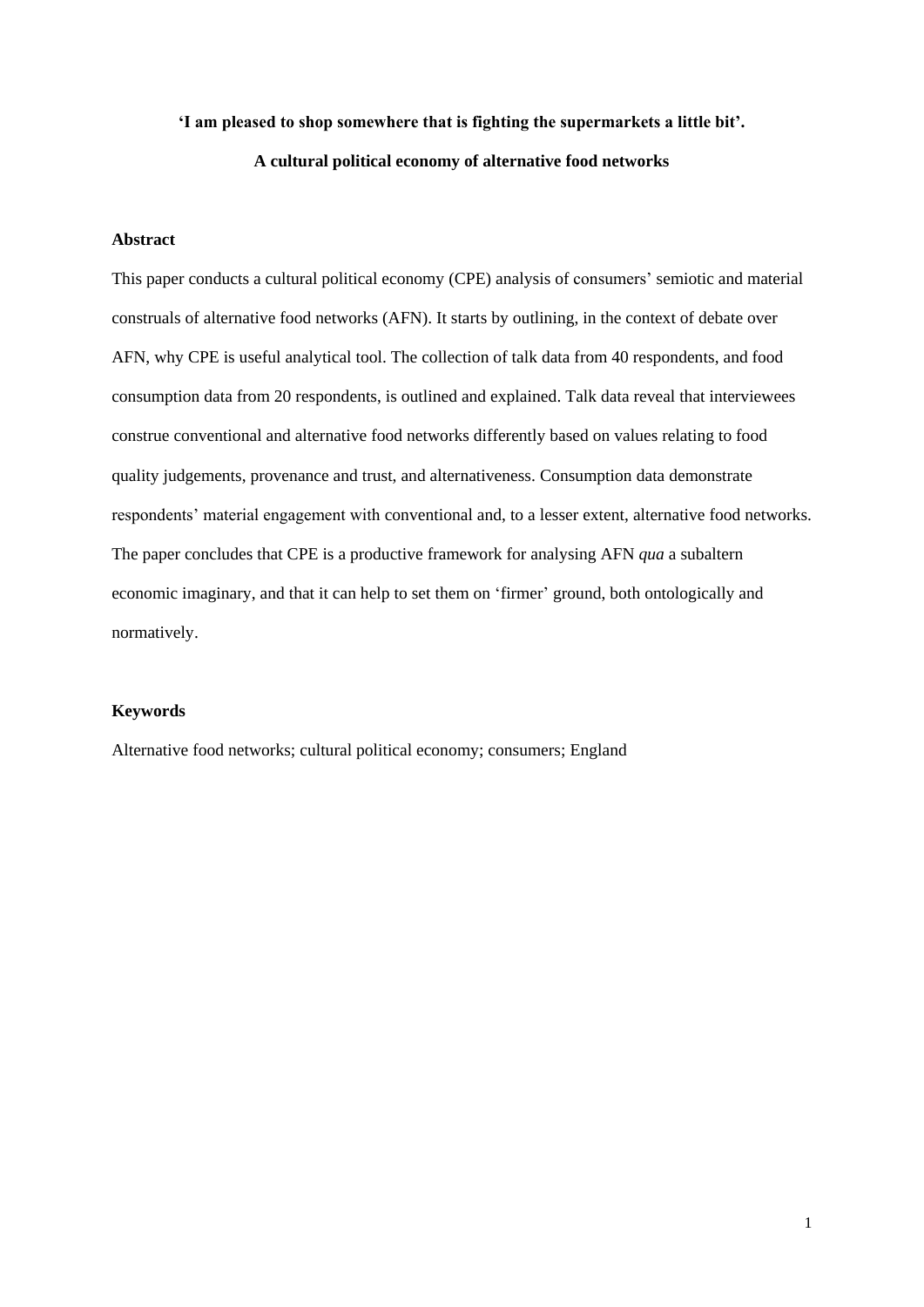#### **1 Introduction**

Alternative food networks (AFN) remain a popular topic of scholarly enquiry. Of particular interest has been their links with 'ethical' consumption, exemplified by numerous studies of fair trade (e.g. Bryant and Goodman 2004; Clarke et al. 2007; Dolan 2010; Goodman, D et al. 2012; Goodman, M 2004, 2010; Low and Davenport 2006; Lyon et al. 2010; Mutersbaugh and Lyon 2010; Raynolds 2002, 2009; Raynolds et al. 2007; Raynolds and Ngcwangu 2010; Whatmore and Thorne, 1997; Wilson 2010; Wright 2004). Much of this work has focused on "'enlisting' practices of mediation" (Adams and Raisborough 2010, 258), such as marketing materials and how-to guides. Consequently, theorising about ethical consumption has "run ahead of considerations of its material dimensions and their implications for livelihoods and lifestyles" (Goodman et al. 2012, 243; see also Adams and Raisborough 2010, 258; Johnston 2008, 231).

This is starting to change. Sarmiento (2017, 494), for example, identifies three important strands in recent AFN research: "work on food and embodiment, the diverse economies of food, and more-thanhuman food geographies". Though epistemologically and methodologically diverse, these all attend to the materiality of food, consumers and non-human participants in food systems. Moreover, Sarmiento (2017, 495) argues that the third strand, "actor-network and assemblage thinking", can be used when "analysing the expansive networks that impinge on specific bodies—whether on individual bodies or those of specific social groups—and shape the prospects for what Gibson-Graham refer to as community economies". This, Sarmiento argues, will help researchers to trace the relations of dominance that constrain and limit the prospects of AFNs and, in particular, to "assay what needs to be done in order for more ethical foods to be no longer simply 'alternatives' to conventional foods" (*ibid.*).

However, such work is hampered by a lack of clarity over what characterises both 'more ethical foods' and AFN. The ontological status of AFN remains uncertain (Sarmiento 2017, 485). Instead, what unites activities grouped under this heading is that they tend to address "ecological, social, and/or political economic problems associated with conventional food systems" (*ibid.*). Thus, the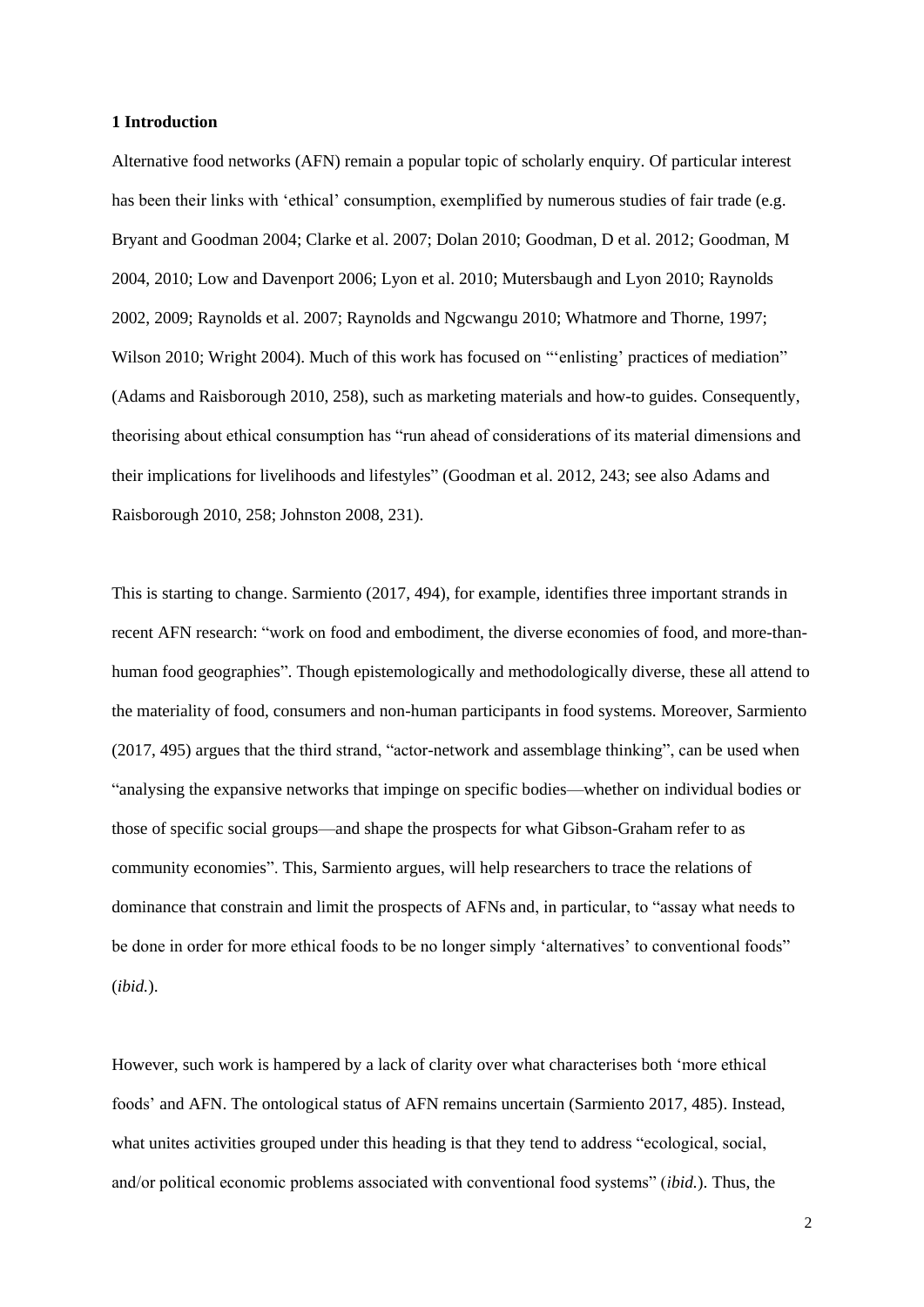ontological status of AFN *qua* AFN would appear to depend on whether they produce more 'ethical' and/or less 'problematic' foods. However, numerous studies have identified normative shortcomings of AFN (e.g. Barnett et al. 2016; Goodman D 2004; Goodman et al. 2010; Guthman 2008; Hinrichs 2003; Sarmiento 2017, 486; Winter 2003). AFN, and 'ethical' consumption in general, have been characterised as part of a neoliberal discourse of 'responsibilization' (Goodman et al. 2010; Harris 2009), wherein "[m]oral considerations 'lose', so to speak, their transcendental attributes...and reemerge as business opportunities" (Shamir 2008, 14).

On this interpretation, AFN are not alternative to conventional food networks, but occupy a niche within them. This is because consumers can choose whether to consume 'ethically' within an economic system that operates, to a large extent, according to a different set of normative criteria. Thus AFN, and 'ethical' consumption more generally, "reproduce an overt and rather disturbing inequality that is greatly in need of exposure and, perhaps, dismantling" (Goodman et al. 2010, 1785). On this basis, it could be argued that AFN do not have an independent existence: hence Wilson's (2013) argument for 'autonomous' food spaces. Consequently, the activities analysed by research into AFN are actually performed within conventional food networks. This means that, far from redressing the problems associated with the latter, AFN perpetuate a moral economy that prioritises market forces over social good (q.v. Sayer 2000, 89).

However, such interpretations do violence to the intentions of many AFN participants: to retailers and consumers who buy fair trade branded products as part of concerted and multi-scale attempts to promote equity, fairness and justice (Barnett et al. 2011, 109); and to the producers, intermediaries and consumers who "experiment and strive for what they see as greater empowerment by…attempting to remake the world as they find it in the places they inhabit" (Goodman et al. 2012, 247). That said, it remains important to analyse such attempts to 'remake the world' in order to improve our understanding of what they are trying to achieve, how they seek to achieve it, and what the intended and unintended consequences of those efforts are. This begs the question: how can such analyses be done?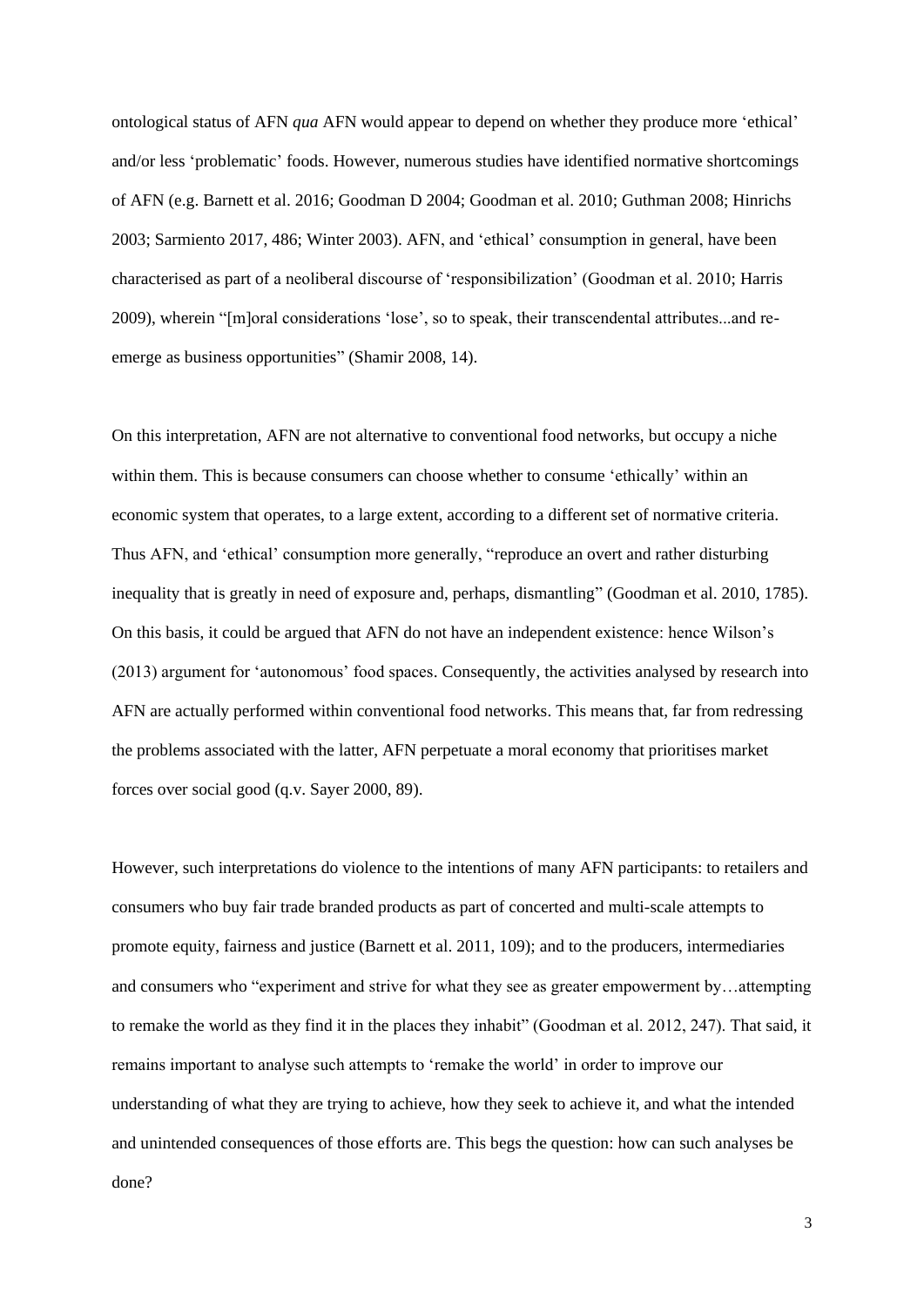There is little doubt that an approach which incorporates the materiality of food and the participants in food networks is required in order to undertake such analyses. However, it remains unclear whether the research strands reviewed by Sarmiento (2017) are sufficiently well developed to do so. For instance, the "actor-network and assemblage thinking" strand, identified by Sarmiento as being particularly well-suited to the task, is likely to require considerable development before it can take it on. This is because actor-network thinking "is stronger on the social construction of the material and immaterial features of marketised and/or marketisable use-values than it is on the logic of surplusvalue and exchange-value" (Sum and Jessop 2013, 230 (fn 5), citing Slater (2002)). That is a significant problem, given that all food networks are irreducibly economic – in the broad sense of this term, meaning that they have to do with material provisioning (Sum and Jessop 2013, 154; cf. Sayer 2000, 94) – and that the global economy remains dominated by finance-driven accumulation, the disembedding of financial capital, and neoliberal market integration (Sum and Jessop 2013, 416-7). Moreover, it has been argued that actor-network theory amounts to little more than "selective description" of complex economic phenomena (Fine 2004, 336). This suggests that scholars will have their work cut out if they are to realise Sarmiento's (2017) broad research agenda using the conceptual tools that have featured prominently in recent AFN research.

This paper uses a different conceptual approach to analyse AFN: cultural political economy (CPE). This approach was chosen for four reasons. First, CPE takes seriously the intertwined relationship of the material and semiotic dimensions of economic activity. It therefore answers one of the criticisms of AFN research noted above: that it has too often focused on the semiotic at the expense of the material. Secondly, CPE demonstrates considerable robustness and internal consistency. Its key proponents, primarily Bob Jessop and Ngai-Ling Sum, have spent decades developing and honing CPE as an analytical framework<sup>1</sup>. That is not to imply that CPE is in some way definitive: see Staricco (2017) and Tyfield (2015) for recent critiques. Instead, it means that CPE's proponents have

-

<sup>&</sup>lt;sup>1</sup> Jessop's work on CPE and the strategic-relational approach, from which it was developed, extends over more than three decades. Key monographs include Jessop (1990), Jessop and Sum (2006) and Sum and Jessop (2013); the latter contains an extensive bibliography of their other publications on CPE.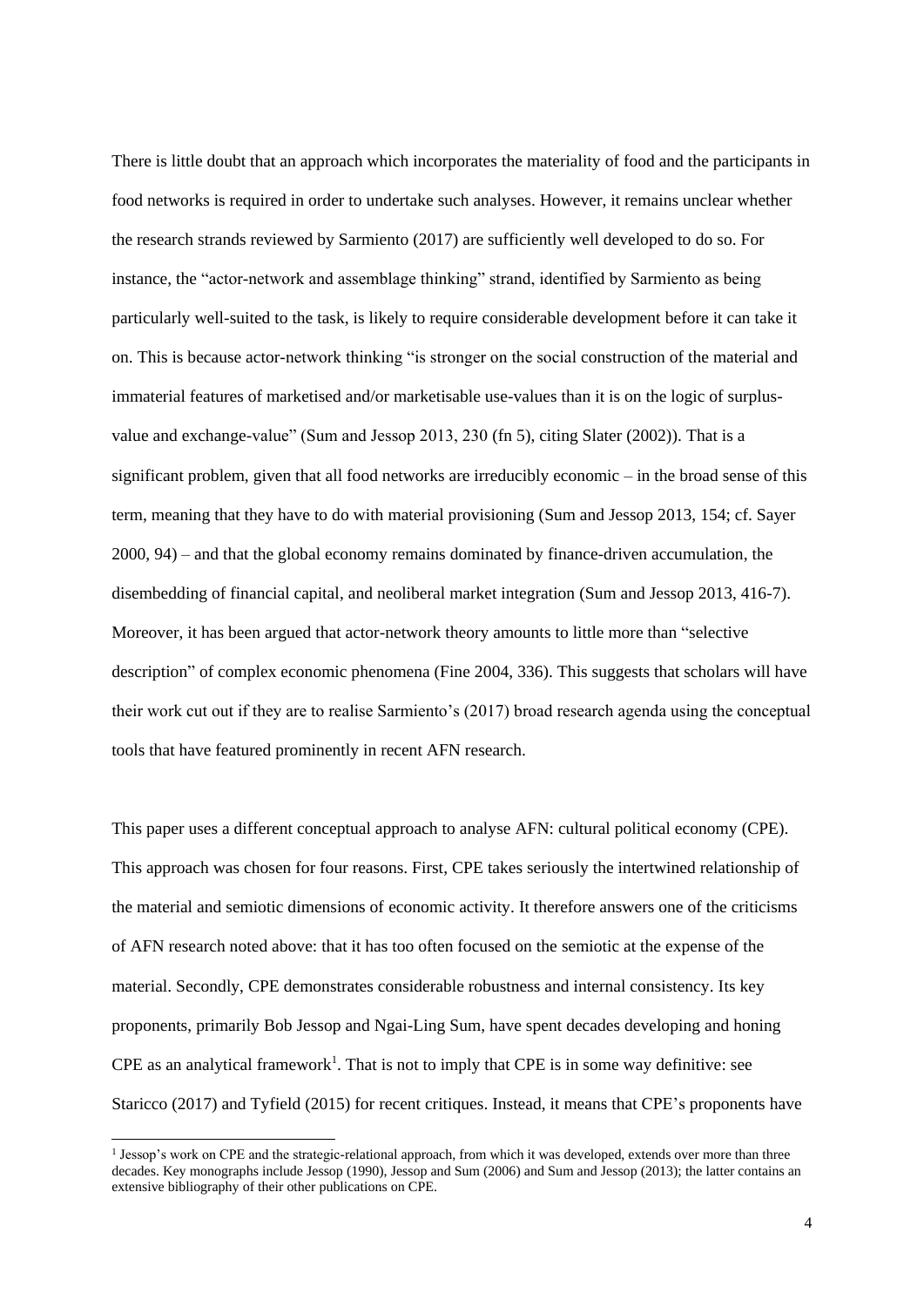undertaken a good deal of what Bhaskar (e.g. 2008) called the philosophical under-labouring required to produce a credible framework for understanding how the materiality of, and the meanings ascribed to, economic activity interact to produce particular outcomes, not the least of which is the relatively long-lived dominance of particular hegemonic way of understanding and undertaking economic  $\arctivity^2$ .

CPE's internal consistency is provided by its grounding in critical realist epistemology (Sum and Jessop 2013, viii). It thereby avoids, Sum and Jessop (2013) argue, both the Scylla of structuralism and Charybdis of constructivism. CPE acknowledges the existence of a material world beyond the social constructions of it made by agents operating within it (citizens, social scientists, entrepreneurs, policy makers etc.), but starts from the premise that this world "is too complex to be grasped in all its complexity in real time" (Sum and Jessop 2013, 3). It follows that "all actors are forced to construe the world selectively as a condition of going on within it" (Jessop 2010, 338). From these premises, it follows both that structures are, in part, socially constructed and that social constructions are subject to structuration. Thus, as Bhaskar (1989, 38 – cited by Collier, 1994; 243-3)) argued: social structures do not exist independently either of the activities they govern, nor of agents' conceptions of what they are doing; therefore social structures may be only relatively enduring.

This does mean that CPE can be criticised for being anthropocentric, given that the meaning-making it focuses on is undertaken by people. Nevertheless, Collier (1994, 261) has argued that critical realism is compatible with a de-centring of rational human agents in social scientific analysis. This holds out the possibility of a conceptual rapprochement between CPE and more-than-human thinking. However, that line of argument is not pursued here, as this paper concentrates on human agents' participation in AFN.

This leads to our third reason for using CPE: it facilitates a focus on the ways in which human agents construe and participate in AFN in the context of their construal of and (non)participation in

-

<sup>2</sup> These 'dispositives' (Sum and Jessop 2013, 25) are considered in more detail in section two.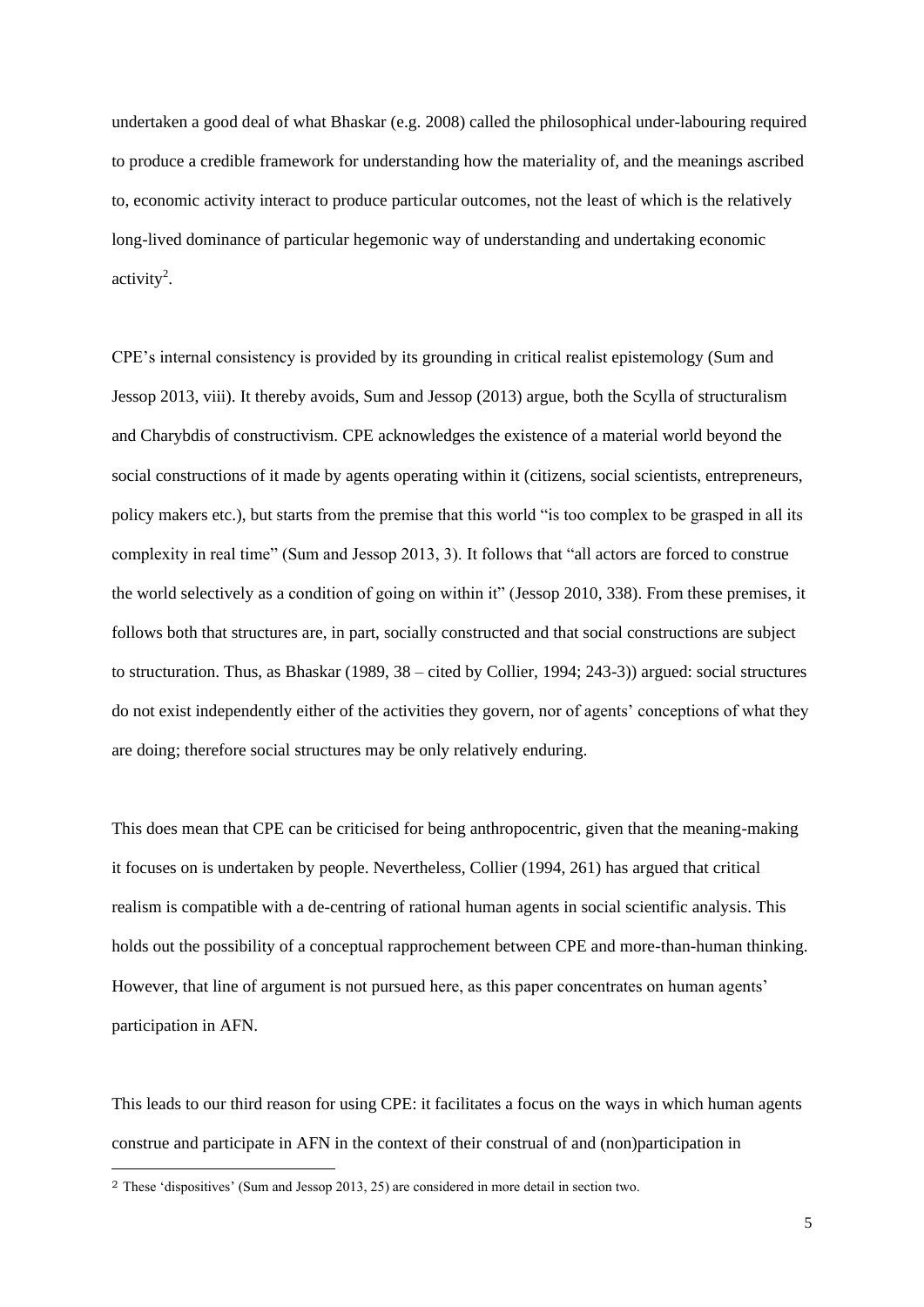conventional food networks. Few studies have attempted this. For example, studies which have worked with consumers whose 'ethical' consumption includes supporting local food and drink enterprises, have tended to focus on their construal of alternative economic imaginaries (e.g. Blake et al. 2010; Eden et al. 2008a, b, c; Hayes-Conroy and Martin 2010; Jackson 2010; Little et al. 2009; Seyfang 2006; Weatherell et al. 2003; Winter 2003), while neglecting their material consumption practices. As Blake et al. (2010, 410) observed, "the practices of consumers who view their consumption as ordinary and at the same time try to buy 'local' are under-researched".

The final reason for using CPE is to check whether it can be applied successfully to small-scale and seemingly counter-hegemonic economic networks. The ontological basis for such an analysis is present. For instance, Sum and Jessop (2013, 26) posit the existence of 'imaginaries': "semiotic systems that shape lived experience in a complex world", and which we are obliged to construe in order to go about our daily lives. However, while there may be as many economic imaginaries as there are economic agents, few evolve into social constructions of reality (q.v. Sum and Jessop 2013, 162-4). It is that process, the evolution of hegemonic social constructions of reality, that has been at the core of CPE scholarship to date (e.g. Heinrich 2015; Jessop and Sum 2006; Sum and Jessop 2013). Belfrage and Hauf (2015; 2017) have begun to test the applicability of CPE at smaller scales, but this work is in its early stages.

The rest of this paper is structutred as follows. Section two outlines how CPE can contribute to the study of AFN. Section three summarises the collection and analysis of research data from consumers concerning their construal of, and engagement with, alternative and conventional food networks. Analysis of those data takes place in section four, using the CPE approach outlined in section two. Section five reflects on the usefulness of CPE in this context and, based on it, concludes that the existence of AFN can be defended both ontologically and normatively.

#### **2 Cultural political economy and alternative food networks**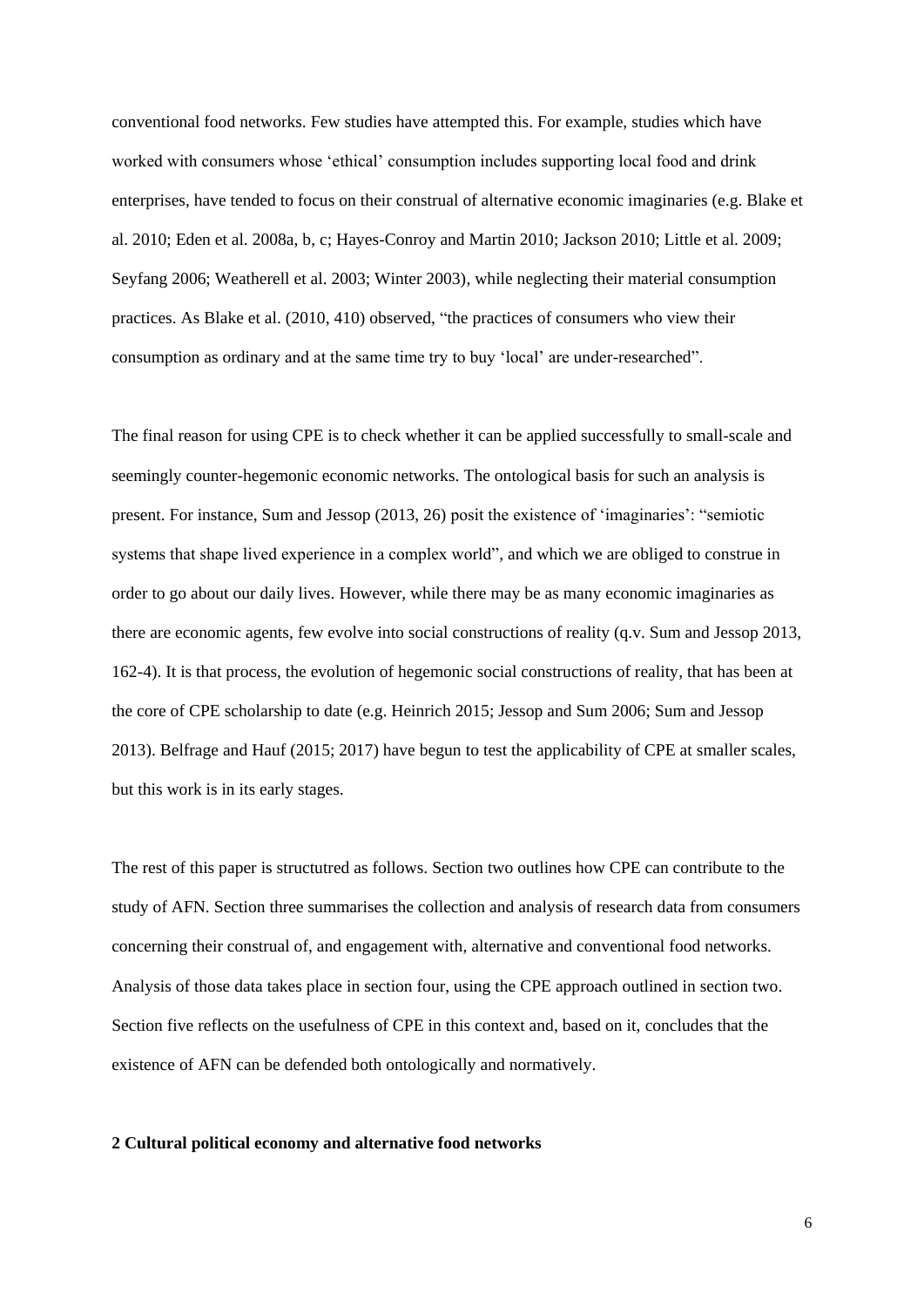CPE is "an emerging post-disciplinary approach" (Jessop 2010, 336) to the study of the relationship between economy and culture. CPE has three features that make it a useful analytical lens through which to examine AFN. First, it highlights "the complex relations between meaning and practices" (Jessop and Oosterlynck 2008, 1156), whereby selective and simplified economic imaginaries evolve to account for and guide economic activities, experience of which informs further semiosis. Thus, and secondly, CPE insists on "the co-evolution of semiotic and extra-semiotic processes and their conjoint impact on the constitution and dynamic of capitalist formations" (Jessop and Oosterlynck 2008, 1156). Together, these mean, thirdly, that "economic objects are always socially constructed, [and] historically specific" (Jessop and Oosterlynck 2008, 1157).

These factors emphasise the importance of context when conducting research within a CPE framework. The importance of temporal context emerges from Jessop and Oosterlynck's (2008, 1157) insistence on the historicity of all claims to knowledge. This informs the core CPE concept of imaginaries, the selective and simplified understandings of reality by which we live. Economic activities, therefore, proceed on the basis of economic imaginaries. However, while these all are "equal before complexity, some are more equal than others" (Jessop 2010, 338): meaning that, at any given time, one economic imaginary will tend to be dominant. That imaginary will thereby acquire epistemological authority, such that economic activity will tend to be organised in accordance with it. However, because all economic imaginaries are partial, there will always be "interstitial, residual, marginal, irrelevant, recalcitrant and plain contradictory elements that escape any attempt to identify, govern and stabilize a given 'economic arrangement' or broader 'economic order'" (Jessop and Oosterlynck 2008, 1158).

It is here that geographical context becomes important. For imaginaries, like other forms of knowledge (q.v. Thrift 1985), "exist at different sites and scales of action – from individual agents to world society" (Sum and Jessop 2013, 165). It follows, therefore, that "economies are discursively constituted and materially reproduced on many sites and scales, in different spatio-temporal contexts, and over various spatio-temporal horizons. They extend from one-off transactions through stable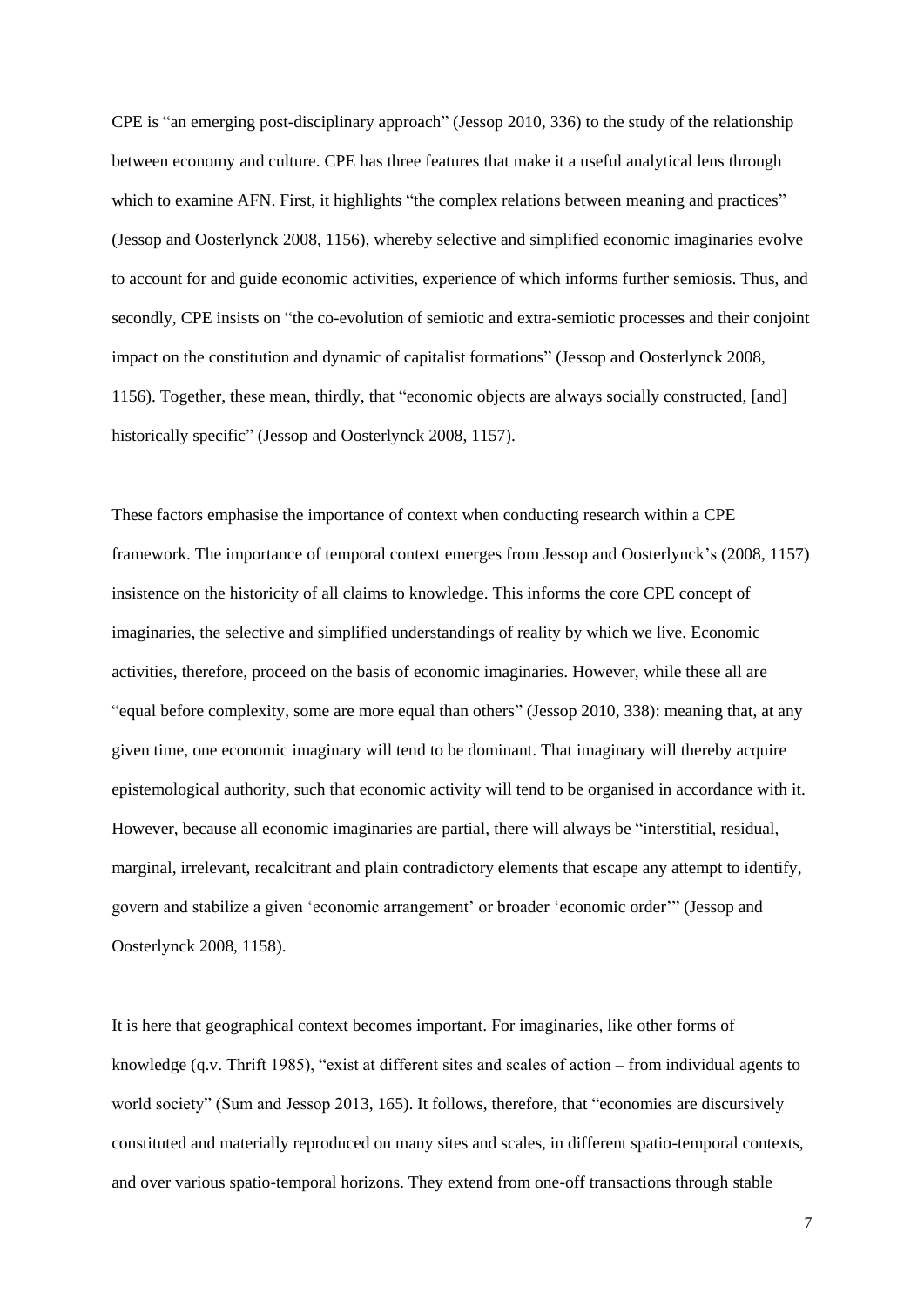economic organizations, networks, and clusters to 'macro-economic' regimes" (Jessop and Oosterlynck 2008, 1158). Thus, CPE can and, ideally, should adopt both micro-scale (bottom-up) and macro-scale (top-down) perspectives (Sum and Jessop 2013, 183).

To date, most work on CPE has adopted a macro-scale perspective (Jessop and Sum 2017, 351). This is unsurprising, given that CPE emerged from Jessop's (1990) and Jessop and Sum's (2006) "critical interrogation and recontextualisation" (Sum and Jessop 2013, viii) of different schools of regulation theory. However, "because [such] hegemonic projects in capitalist social formations exclude, marginalise, or suppress some identities and interests in creating an 'illusory community', space opens for subaltern forces to engage in tactics of resistance, demands for reform, and counter-hegemonic strategies" (Sum 2015, 41). This reference to an 'illusory community' serves as a reminder that, within CPE thinking, no structure can, either materially or semiotically, encompass the real world in all its complexity. Thus, there will always be semiotic and material resources from which to construe counter-hegemonic imaginaries.

CPE's basis in critical realism leads it to emphasise that hegemonic economic imaginaries, which are in the privileged position of being able to socially construct the economy (as opposed to the social construal of it by subaltern imaginaries), are never 'fixed'. Instead, despite the path-dependency that they give rise to through their structuration of the material and semiotic aspects of the economy, hegemonic projects "require continuing social 'repair' work for their reproduction" (Jessop and Oosterlynck 2008, 1157). Sum and Jessop (2013, 25) use the term dispositive to describe these "discursive-material fixes".

Sum and Jessop (2013) devote considerable space to explaining the mechanisms by which dispositives develop, become influential and achieve and maintain hegemonic status. They describe these processes in evolutionary terms: variation, selection and retention. It could be argued that this speaks to 'totalising' ambitions of the part of CPE. However, as there is not space to pursue this here, these terms will be accepted on heuristic grounds. The key point is that the inevitable 'gap' between a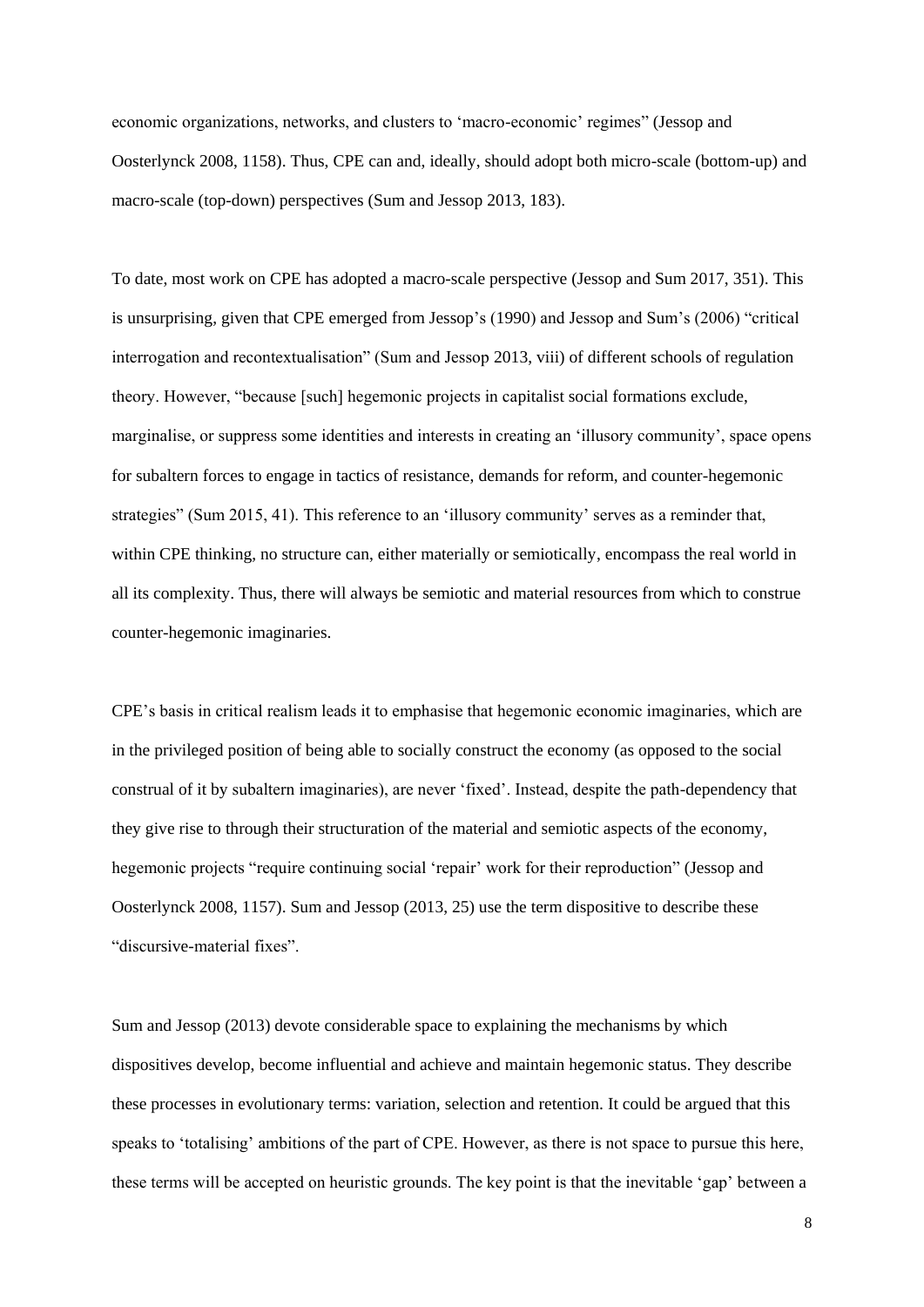hegemonic dispositive and the complexity of the real world will always leave space for the construal of subaltern or counter-hegemonic imaginaries. It follows that all imaginaries – hegemonic and otherwise – "ignore key features of the actually existing natural and social world" (Sum and Jessop 2013, 191). Given that variation tends to occur randomly, there seems no reason to suppose that there cannot be, at the micro-scale, as many economic imaginaries as there are economic agents. However, given that they will always arise within the context of an extant dispositive, not all possible imaginaries will be compossible<sup>3</sup>. The selection and retention of compossible imaginaries is governed by four modes of selectivity: structural, discursive, technological and agential (q.v. Sum and Jessop 2013, 214-9). These will tend to be manifested in one of seven 'discursive-material moments' (q.v. Sum and Jessop 2013, 220-4). The discursive-material moment that is most relevant to this paper is "[c]ounter-hegemonic resistance and negotiations" (Sum and Jessop 2013, 223-4). Such discursivematerial moments can give rise to: the building of counter-hegemonic challenges; the strategic and tactical disruption of dominant cultural symbols and practices; dialogue with other groups and the hegemonic dispositive; the accommodation of counter-hegemonic challenges by the hegemonic dispositive; and further variation of socio-economic imaginaries (*ibid.*).

In any given time and place, therefore, it is possible to 'think and perform the economy otherwise' (Leyshon and Lee, 2003) than according to the dominant dispositive. Thus, CPE provides a firm ontological basis for the existence of AFN. However, just because AFN can have ontological status, it does not follow that they will necessarily be preferable to conventional and/or dominant food networks. Such judgements depend on the evaluation of different food networks against normative criteria. To do so does not necessarily involve embracing the so-called 'responsibilization' of food consumption outlined above, and which has been critiqued as the 'micro-isation' of food politics (Goodman et al. 2010, 1790). This is because, as Sayer (2011, 177) suggests, there are different scales of normative evaluation. For Barnett et al. (2011), drawing on Young (2006), there are two: "one to do with individual interaction and the other to do with the background conditions within which that

-

<sup>&</sup>lt;sup>3</sup> Compossibility refers to those things that are possible "relative to specific time-space structures and horizons of action" (Sum and Jessop 2013, 4).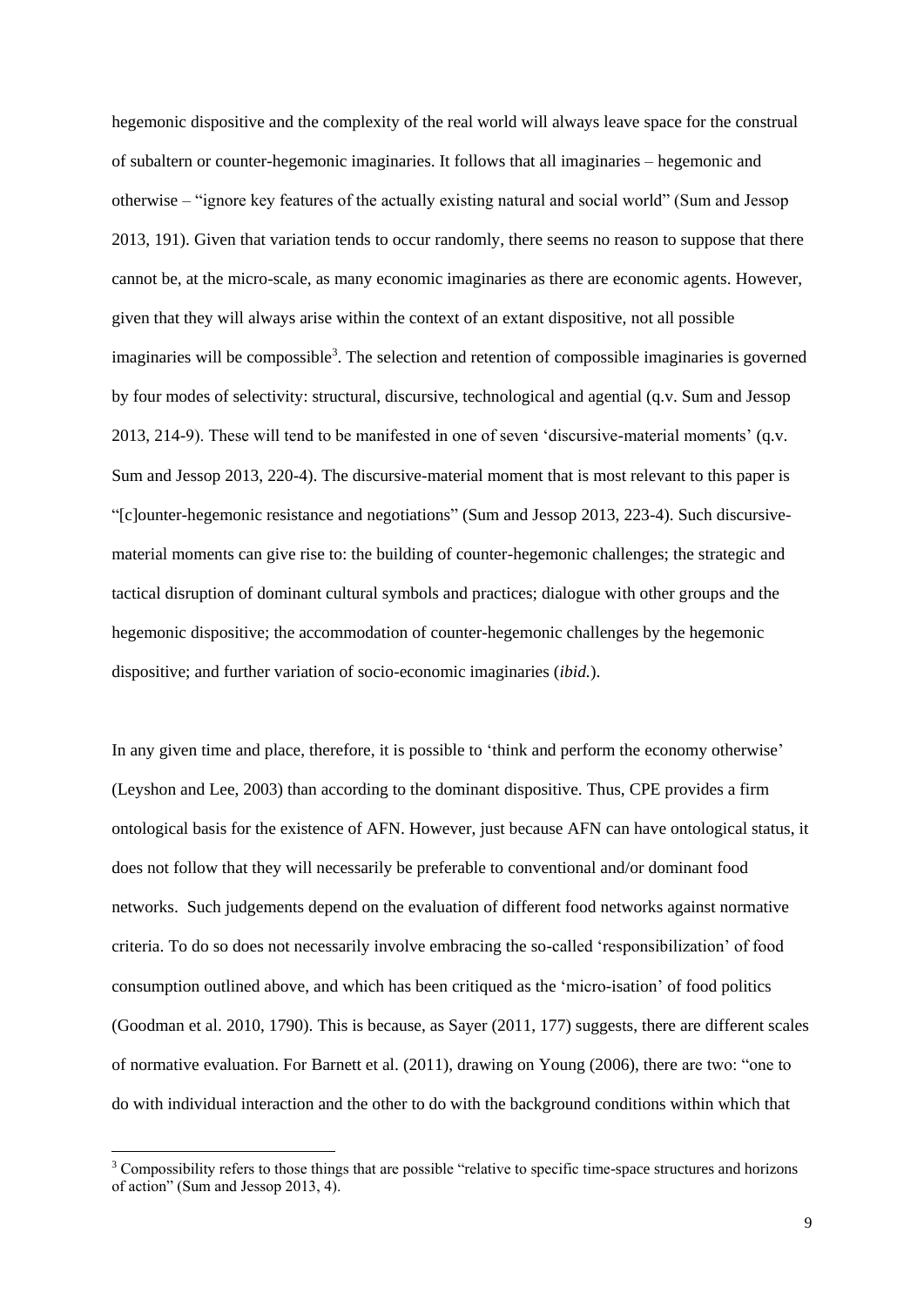interaction takes place" (Young 2006, 91, cited by Barnett et al. 2011, 7). The former occurs at the micro-scale of individual consumers and transactions; the latter can occur at larger scales, including those of the network and the dispositive.

AFN have been criticised for failing to engage sufficiently with larger-scale normative issues. Such criticisms tend to take four main forms. First, attempts to create local AFN, particularly those that seek to provide fresh and healthy produce to disadvantaged groups, can re-inscribe unequal power relations through a 'new philanthropy' (Dowler and Caraher 2003; DuPuis and Goodman 2005; Guthman 2008) which adds "symbolic domination to structural inequality by making the giver appear generous and superior and the recipient passive and inadequate" (Sayer 2011, 178). Secondly, 'ethical' and local food marketing and consumption have been interpreted as potentially socially exclusive and reactionary (Alkon 2013; Alkon and McCullen 2011; Blake et al. 2010; Holloway and Kneafsey 2000). They may, for example, hark back to a white, bourgeois and idyllic rural imaginary that ignores social injustice. Thirdly, an emphasis on the 'branding from below' (q.v. Sum and Jessop 2013, 224) of food and drink products is consistent with neoliberal policies that pit "the local against the local" (Feagan 2007, 37) in a global imaginary of competing places. AFN that rely on such techniques to emphasise their alterity can, therefore, be interpreted as part of a neoliberal 'flexible specialisation' prescription for economic development (cf. Watts et al. 2005, 28). Lastly, where AFN use such branding in order to justify charging a price premium, they risk reversing the democratisation of access to food and drink achieved by conventional food networks (Goodman D 2004, 13).

On this basis, it could be argued that AFN, despite claims that they encourage and enable 'ethical' consumption, may actually contribute less towards improvements in social justice than conventional food networks. However, given the contingent nature of all economic networks, such arguments require careful consideration in light of the available evidence. For it is only by evaluating the semiotic and material resources put into action in AFN that such normative evaluations of them, and

10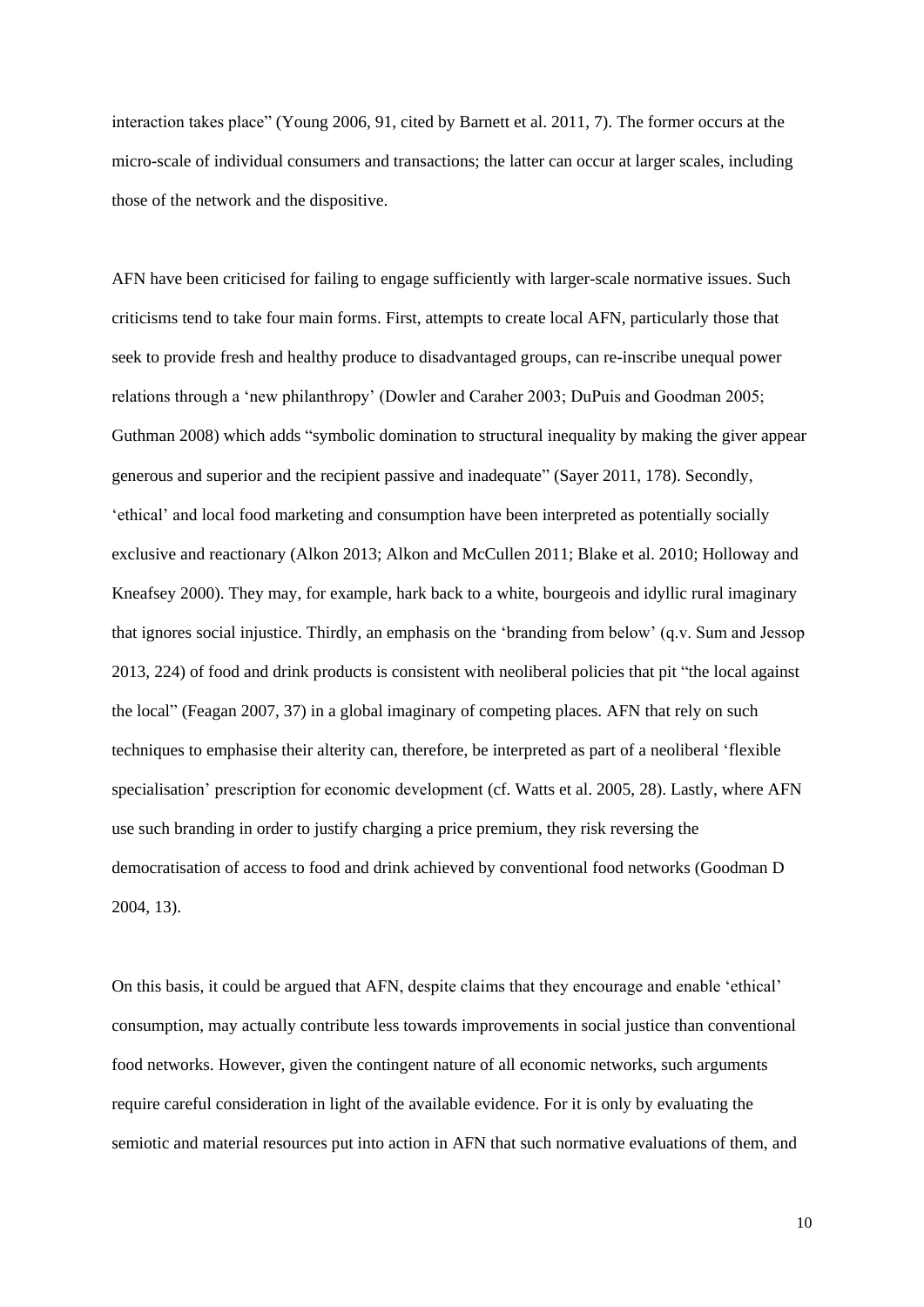of the networks to which they are alternatives, can be made. It is to such an evaluation that we now turn.

#### **3 Methods**

Forty consumers were recruited in England at alternative food retailers. This sample was recruited purposively (q.v. Etikan et al. 2016) in order to ensure that all respondents were users of AFN – the paper's object of study – and that data saturation was approached (q.v. Baker and Edwards 2012). A two-pronged data collection strategy facilitated an analysis of the relationship between the semiotic and material aspects of their food consumption. Semi-structured interviews (q.v. Kvale 1996; Warren 2002) were conducted. Interviewees were asked what was important to them in their food consumption, with the issues raised discussed in turn; they were prompted to talk about topics in the interview schedule that had not previously been mentioned. The topics were: price and value for money; food quality; food safety; food and health; ethical factors; environmental factors; and local provenance. Interviews were recorded, transcribed in full and coded axially.

Twenty interviewees agreed to record all food expenditure, excluding meals purchased in restaurants and cafés, for two weeks. This period was chosen to encompass at least one major shopping trip, which it did for all but one respondent. Respondents recorded the date, place and cost of each purchase. As supermarkets dominate the UK grocery market, purchases from them were interpreted as engagement with conventional food networks. These food purchase diaries (diaries hereafter) were completed after the interviews to prevent them becoming post-hoc justifications of the behaviour recorded. Completed diaries were collected from interviewees allowing, in most cases, a debrief. The researchers gave interviewees a £5 voucher and diarists an additional £5 voucher.

Diaries were analysed using descriptive statistics, two of which require elaboration. First, estimates were produced, using geographical information software, of the distance between the diarist's home and each retailer they used. In most cases, geo-referenced data (postal codes) were available; in the remainder the relevant town/village centre was used. These estimates are the source of the data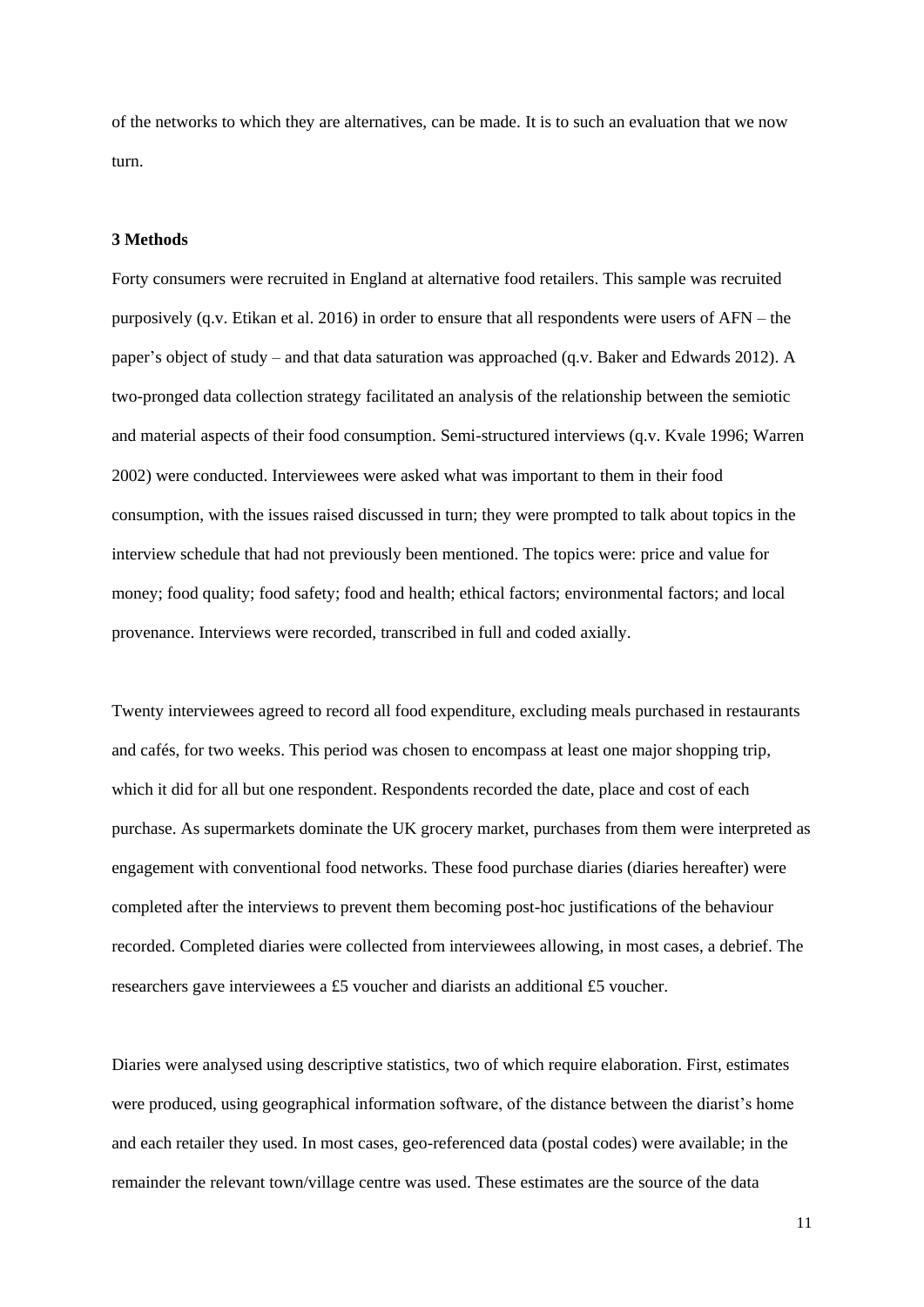presented in columns three and four of Table II. Secondly, estimates were made of the extent to which diarists avoided buying supermarket produce where the local food retailer through which they were recruited sold reasonable equivalents. These were calculated as follows. When the retailers were visited, the categories of food that they sold were listed. When the diaries were examined the purchase of any item belonging to one of these categories was noted. It was not always possible to identify every item on a given receipt and, even where the category could be identified (e.g. cheese) it was not always known whether the individual product (e.g. cheddar) could have been purchased from the retailer through which the diarist was recruited. Nevertheless, the data were judged sufficiently detailed to allow robust estimates to be made of the total amount of money spent on food categories that the retailer through which the diarist was recruited was known to stock, and the amount of money spent on those food categories at each retailer visited by the diarist. These estimates are the source of the data in the final column of Table I.

#### **4 Consumers' engagement with alternative food networks**

-

Interviewees construed distinct imaginaries for alternative and conventional food networks. It is notable, and consistent with previous studies (e.g. Lee 2000, 2006; Sayer 2003, 2007, 2011), that these imaginaries were differentiated on the basis of the values that interviewees ascribed to them and by which they expected each network to operate. These values can be grouped into three main themes: food quality judgements; provenance and trust; and 'alternativeness'.

Interviewees consistently defined food quality in terms of taste<sup>4</sup>, freshness and provenance. These attributes varied by produce: for fruit and vegetables freshness was paramount, for meat provenance was key. About half stated that visual inspection is an important way of trying to judge food's freshness before purchase. However, several were suspicious of the aesthetic uniformity of supermarket displays of fruit and vegetables. For example: "I think with supermarkets you get them all the same size and looking very good; it doesn't necessarily mean that they have got a good taste"

 $4$  As taste is evaluated at the fourth stage of final consumption (embodiment – qv. Mansvelt 2005, 7), and as this paper deals with the first two (sale and purchase), it is not discussed here.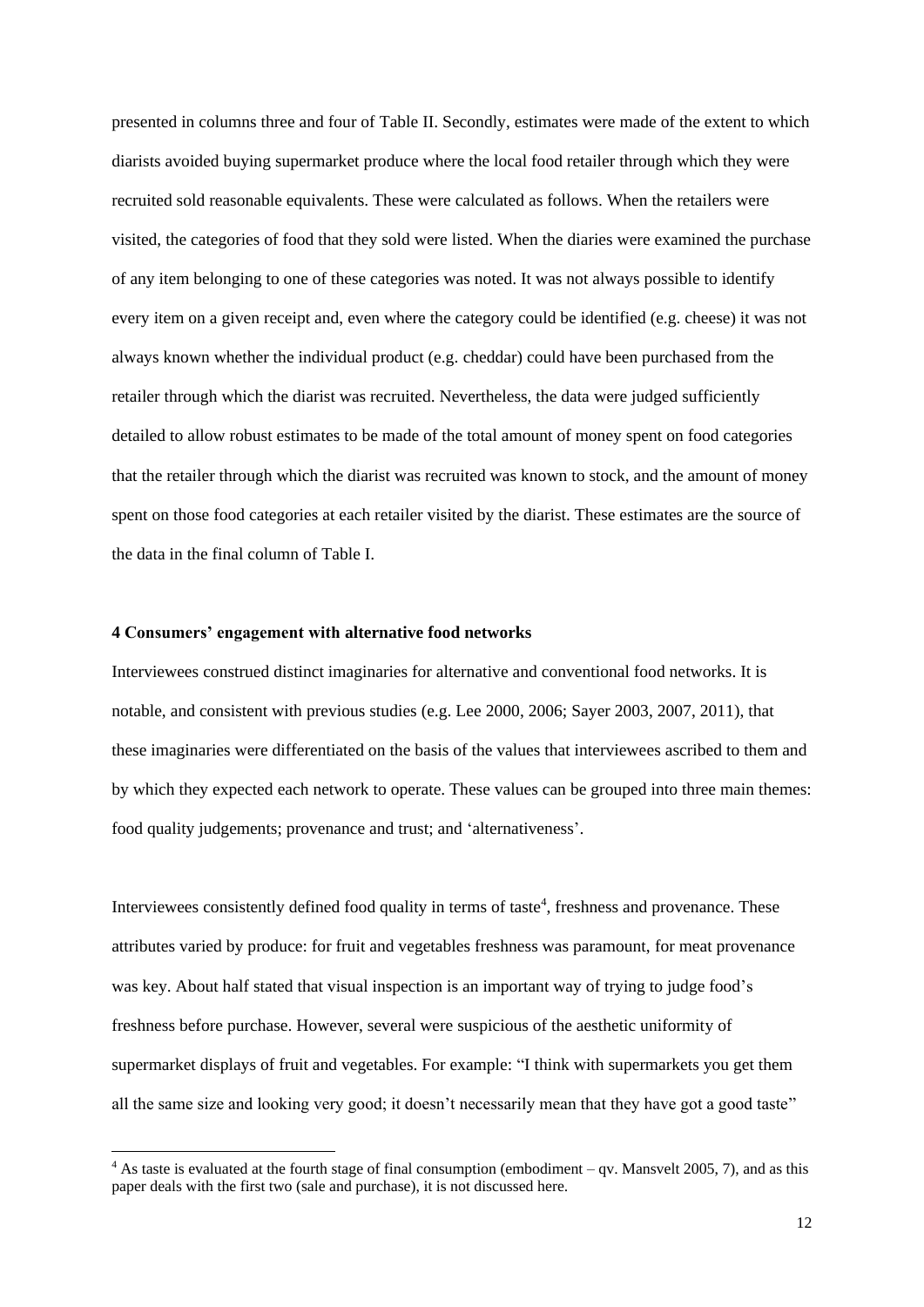(male, in full-time employment). Thus, interviewees use additional senses to corroborate visual evaluation. Several reported using smell (e.g. when purchasing fresh fruit) and touch – feeling or weighing produce in the hand  $-$  in this way. By doing so they implicitly, and in several cases explicitly (in interviews), rejected the evaluation criteria encouraged by supermarkets: unblemished uniformity of appearance. This parallels Lamine's (2005, 337) findings from research with French consumers involved with AFN.

Semiotic corroboration of provenance was also important for the great majority of interviewees, particularly where sensory corroboration proved impossible. For instance: "this is important: if you are into food quality you want to know where it's come from" (male, in full-time employment). Most said that they regularly sought English and/or British produce; about half said they buy local food. However, there is more to provenance than origin. As another interviewee said, judging food involves evaluating its "more hidden quality" (male, in full-time employment): that is, what has gone into producing it and getting it to the retailer. The sources of semiotic corroboration mentioned most by interviewees were product labels and vendors.

Two types of labelling were discussed: lists of ingredients and branding. Few paid much attention to ingredients, other than to avoid certain additives on health grounds. Some were impatient of such scrutiny: "[y]ou haven't really got time, have you, to go around the shops with your specs [spectacles] saying: now, hang on a minute, what is this chemical here?…It's a load of nonsense" (male partner of female interviewee, in full-time employment). However, this was not due primarily to indifference about the contents of the food they buy. Instead, they omitted scrutiny of labels for one of two reasons. First, "we are probably better off not knowing" (female, in full-time employment) about how food is produced. For this and other interviewees such ignorance enables them to continue consuming foods produced or processed in ways to which they might object if they knew about them. This signifies a decision not to 'problematize' aspects of their food consumption, which appeared sometimes to reflect a compromise between competing demands on their time.

13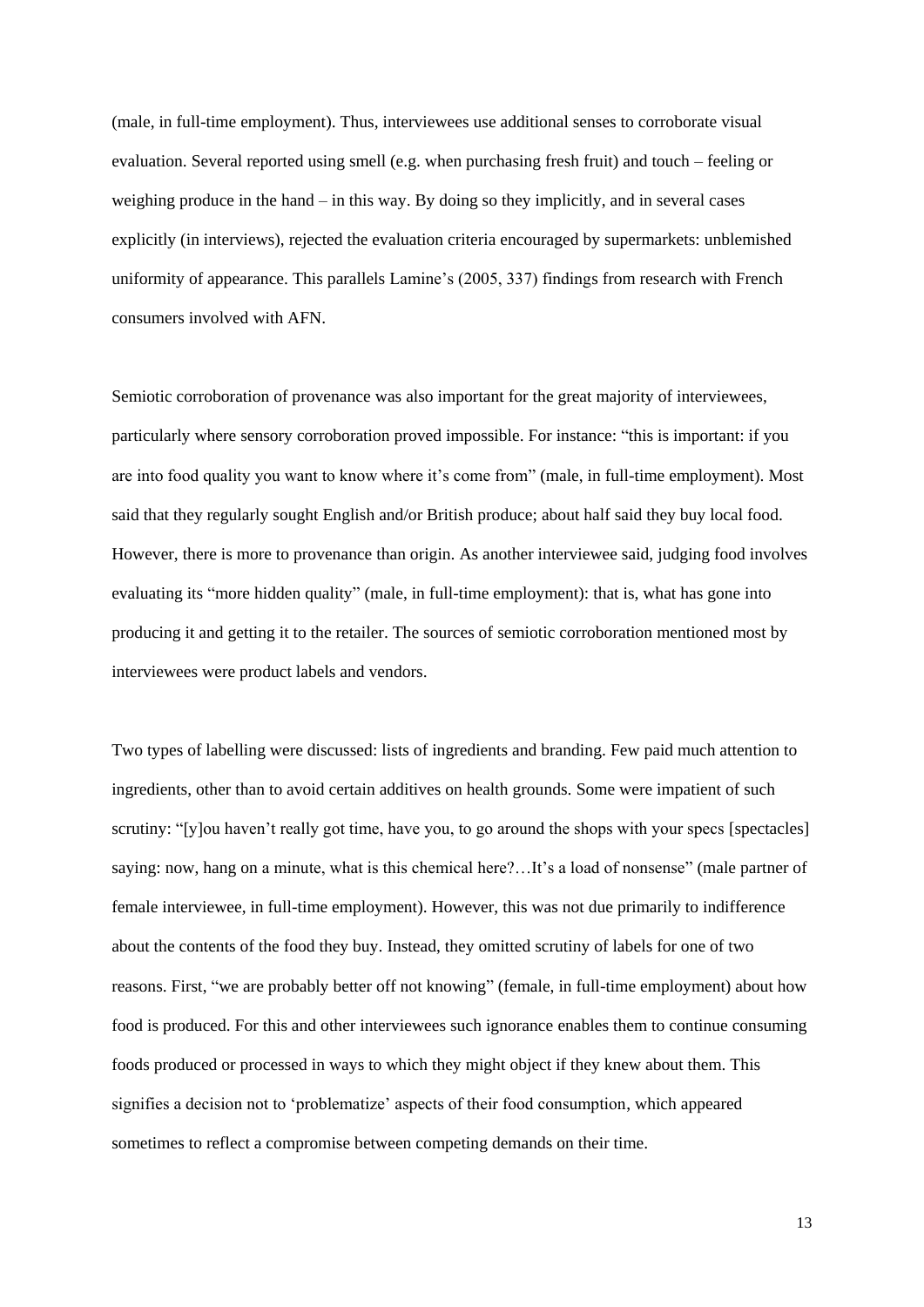The second reason given for not reading labels concerned the usefulness of lists of ingredients. For instance:

I don't know how you would actually check on whether something was safe or not. That's one of the problems: you have only got their word for it, as with anything, unless you want to sort of go around and do your own research on where it comes from. So you have to rely on what they tell you (male, in full-time employment).

Moreover, even though one may be able to rely on lists of ingredients, "unless you are a sort of scientist you really don't know what they mean" (male, in full-time employment). Such views echo Eden et al.'s (2008a, b, c) findings that UK consumers are sceptical of food assurance schemes.

The second main source of semiotic corroboration of food provenance, and hence quality, was vendors' knowledge. This tallies with Murdoch et al.'s (2000, 117) argument that there can be an interpersonal element to food quality because it is defined partly on the basis of trust. Most interviewees said that they buy food from small businesses, including those through which they were recruited, because they trust them to provide produce whose 'discernible' and 'hidden' characteristics are of high quality. The following quotations illustrate interviewees' perceptions of the difference between the conventional and alternative food networks they use. "[T]he food industry…know damn well they are flogging junk to most of us all the time, and the kids as well. They couldn't care less: they are making money" (female, in part-time employment). By contrast: "I kind of believe and trust that the stuff you get from [named local food retailer] is going to be less processed, have less additives, less gunk and junk in there, be more natural, more like 100 per cent food" (male, in fulltime employment). A different interviewee said that they had stopped eating beef after publicity about Bovine Spongiform Encephalopathy:

We have it occasionally now but, again, we would tend to trust and buy from a quality local butcher that can say, well, that has come from [a known source]…rather than a supermarket where you don't know where the hell it's from. And even if it had it on the label there are all sorts of stories about them re-dating and re-labelling stuff at the packing plants and all the rest of it. But it [buying meat from supermarkets] has become rather more anonymous. I think less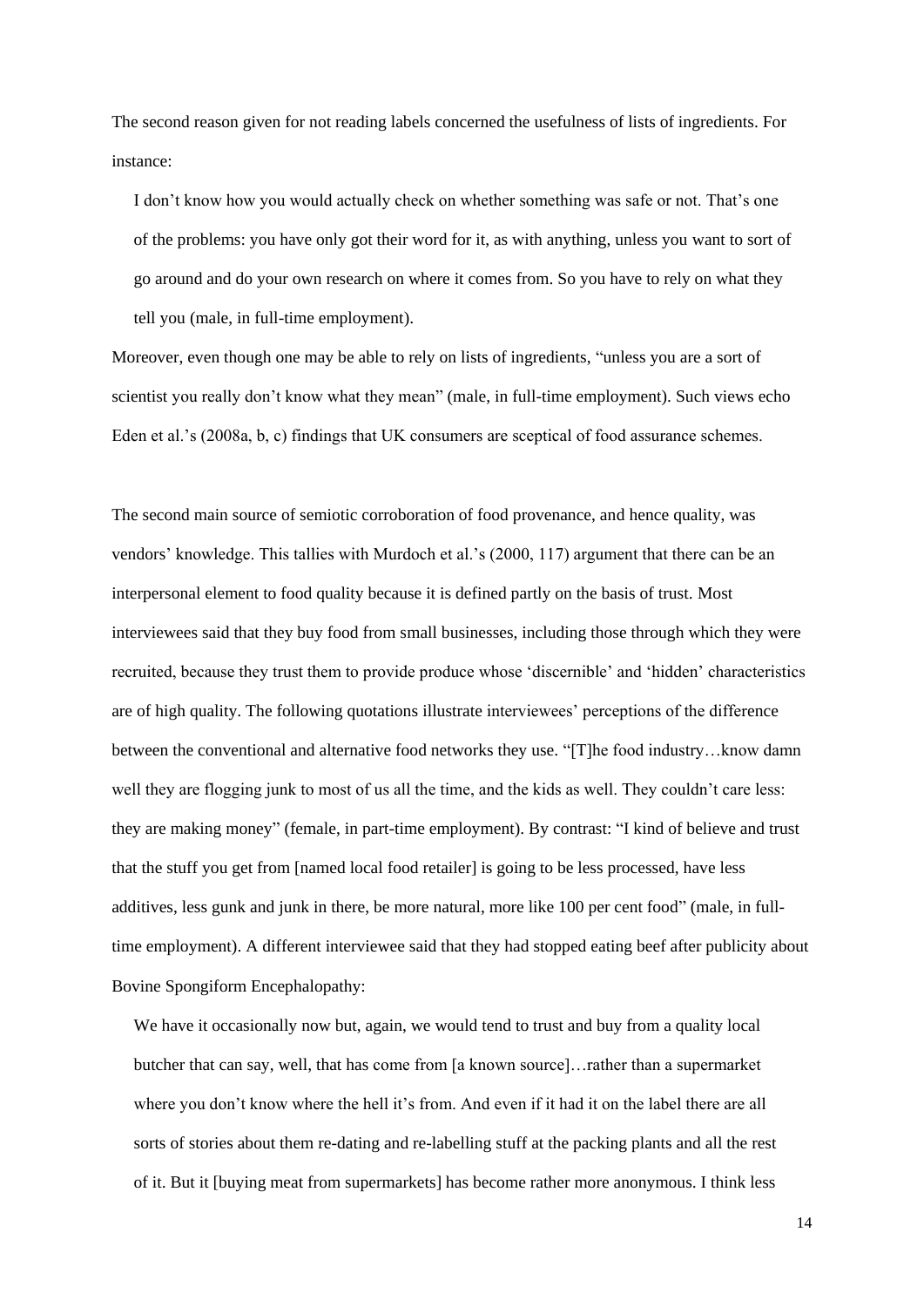trustworthy would be a bit of an extreme way of putting it, but less deserving of that extra level of trust that you might want (male, in full-time employment).

Another interviewee said of the produce sold by a local organic centre: "I would trust them more than I would the organic stuff in the supermarket but I don't know why. I wouldn't buy stuff from them because it's very expensive" (female, in part-time employment). These comments indicate different economic imaginaries relating to conventional and alternative food networks. Although both have their pros and cons, many interviewees spoke of their desire and willingness to use AFN because they believed them to be more trustworthy than supermarkets concerning the provenance, and hence the quality, of the food they sell.

This was not the only contrast displayed in interviewees' elaboration of these distinct conventional and alternative economic imaginaries. They were accompanied by distinct geographical imaginaries. This is exemplified in the economic-geographical imaginary of an interviewee who bought lamb from a local farm shop because they prefer to buy British meat, their regular butcher sold only New Zealand lamb, they prefer not to buy fresh food from supermarkets, and they like to support local retailers. Such examples, combined with the fact that more interviewees identified the socio-economic benefits of supporting local business than claimed to buy local food, suggest that local AFN are benefiting from something akin to the localism whose growth in the USA was discussed by Hess (2009). They also suggest that the main reason for using local AFN is to buy food from local retailers whom they trust, rather than to buy local food per se.

Those interviewees who sought out local food<sup>5</sup> mentioned three main benefits of doing so. Many said that buying local food supports local businesses and helps keep money and employment in the area. Buying local meat was thought by several to be good for farm animal welfare by reducing the distance that livestock have to travel<sup>6</sup> and, in at least one case, by enabling them to view the animals on the farm and see that they were well looked after. Two said that buying local organic food benefits the

-

<sup>5</sup> Definitions of 'local' ranged between about 18 kilometres and the county boundary.

<sup>6</sup> They did not seem to consider the (often considerable) distances involved in getting animals slaughtered.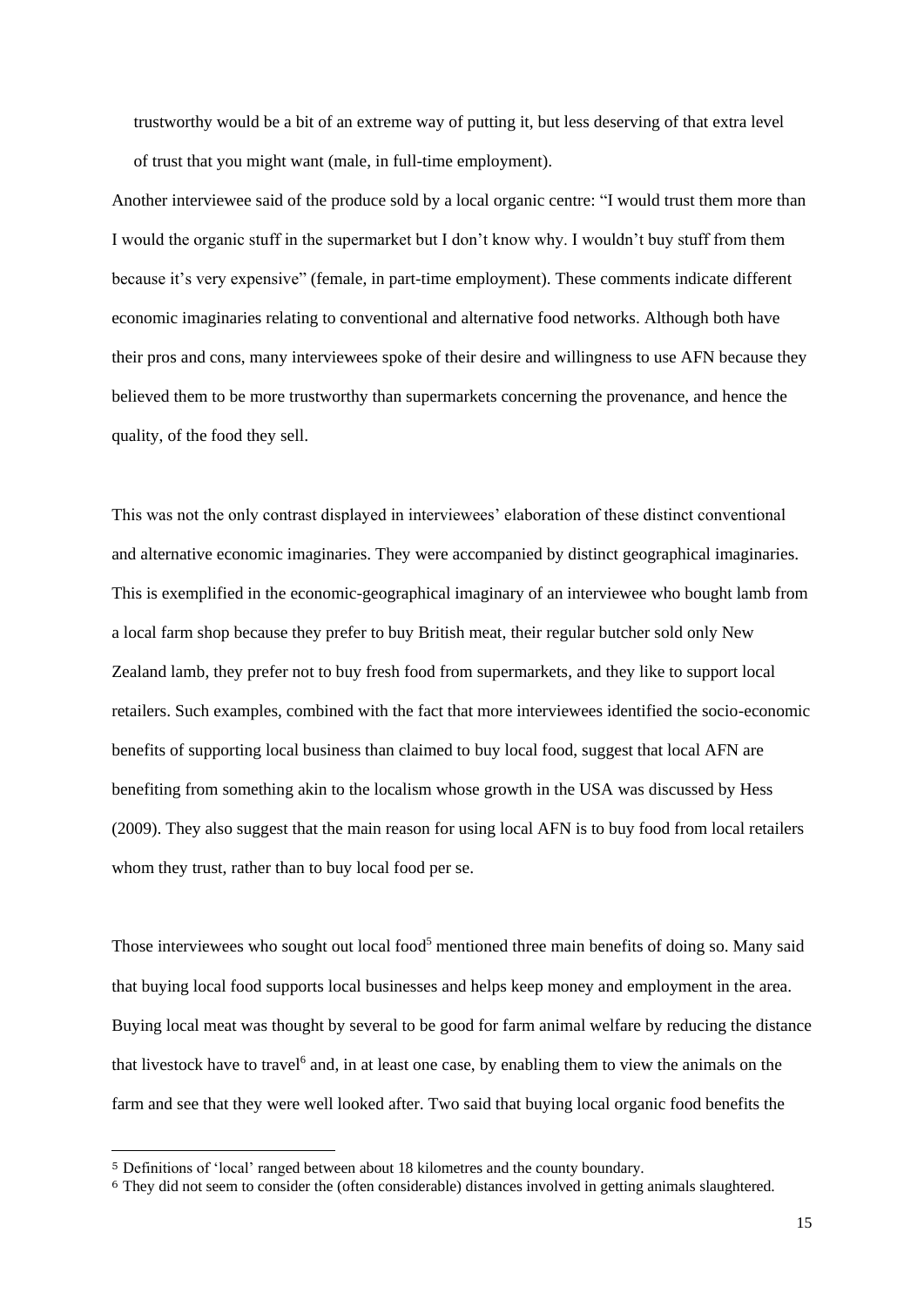environment because there are not "chemicals being sprayed over the fields locally" (male, in fulltime employment). A few also said that buying local food can have environmental benefits by reducing the distance from "field to plate" (female, recently retired). The fact that few interviewees mentioned environmental factors was a surprise. However, it may reflect the complexities of the debate over the environmental impacts of food networks (q.v. Coley et al. 2009; Pretty et al. 2005; Smith et al. 2005).

Overall, AFN appeared to benefit from a combination of factors that had led some consumers to problematize their use of conventional food networks. As noted above, the issue of trust, specifically the lack of it, is important. Several interviewees expressed concern about, and even a dislike of, supermarkets. This ranged from annoyance about their stocking policies (female, not in employment) to a dislike of their 'ethos' (female, in part-time employment). Thus, using AFN could be interpreted as an act of resistance to the economic dominance of the major supermarket chains: "I am pleased to shop somewhere that is fighting the supermarkets a little bit" (female, recently retired). Others expressed concern over their semiotic dominance. For instance:

I find it extraordinary that supermarkets have such a hold on people because in fact you get far better value for money in the local greengrocer and in the local butcher, especially the local butcher, than you do in the supermarket (female, retired).

This suggests that a key difference between interviewees' imaginaries of conventional and alternative food networks concerns scale. They expressed concern about the power that they perceive multiple retailers to have over both the economic activities and the imaginaries of food retailing, and stated that they resist it by shopping at small local retailers.

The extent to which twenty interviewees contributed materially to alternative and conventional food networks was recorded in their food purchase diaries. Although the diaries, strictly speaking, provided semiotic data, the provision of corroborating receipts and careful reporting of expenditure gave the authors confidence that they are a robust proxy for the material aspects of consumption.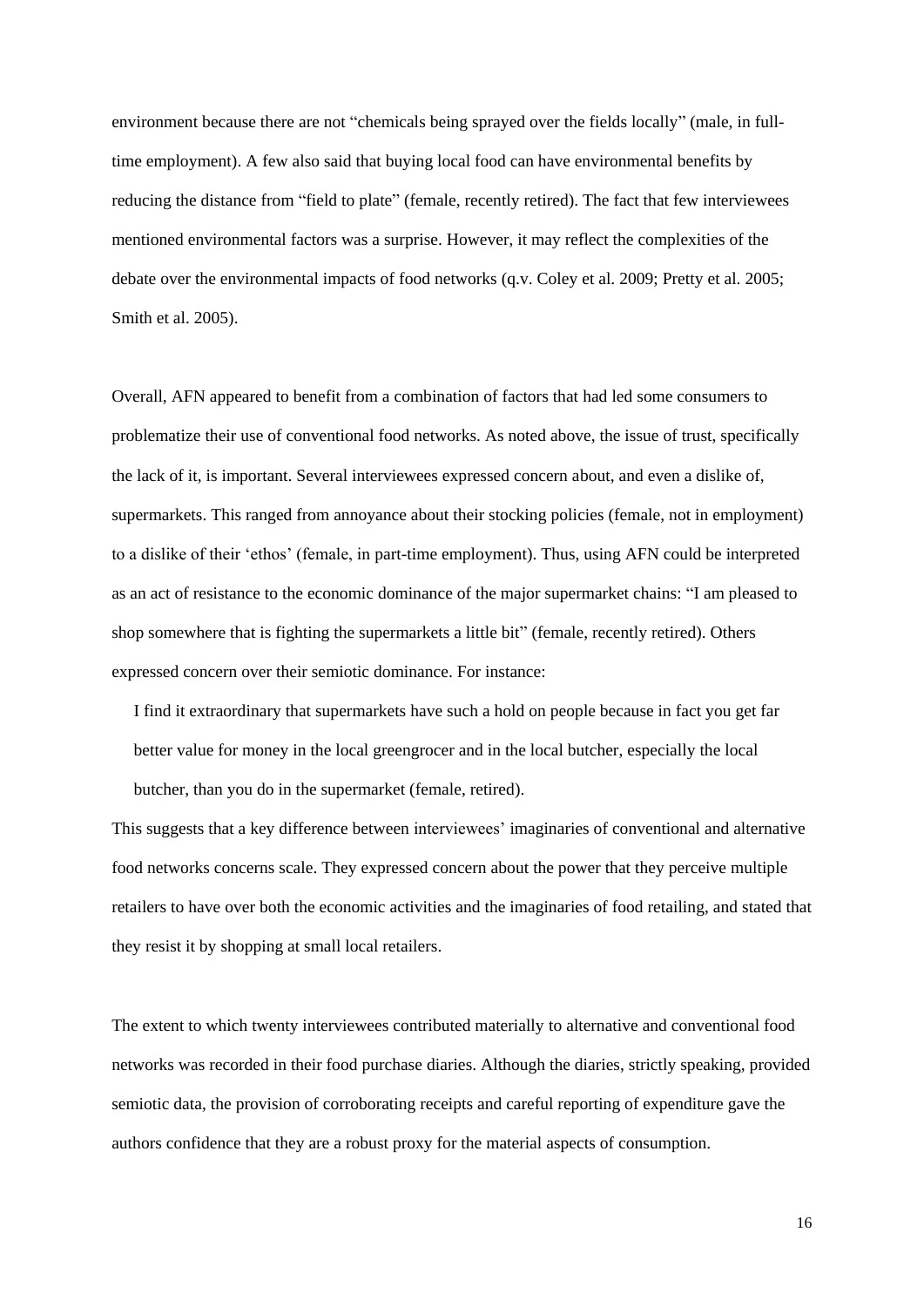#### TABLE I ABOUT HERE

-

Table I shows the money spent on food by diarists over a two-week period. The total spend (column 7) is broken down, in columns two to six, by retailer type, with the figure in column two showing the amount spent with the retailer through which they were recruited. As the total of column three shows, 60 per cent of food purchases by value were from supermarkets. This is much lower than the 82 per cent per cent of the UK grocery market controlled by the main multiple retailers<sup>7</sup>.

Nevertheless, these consumers still obtained most of their food through conventional food networks. As supermarkets are making increasing efforts to demonstrate the provenance of their produce, at least in premium-priced ranges, and as local and regional sourcing play a part in this (Freidberg 2010, 1869), it seems possible that AFN are vulnerable to conventionalisation. For example, consumers who bought food through AFN might be persuaded to buy food with clearly-demonstrated provenance from the supermarkets though which they already purchased most of their groceries. The interview data show, however, that supermarket use is selective and influenced by other factors. For instance, an interviewee with two children noted that:

we would about once a fortnight do a bulk shop at one of the supermarkets, probably [names supermarket] because it's our side of town, to get the sort of stuff that you can't procure at a decent price anywhere else these days (male, in full-time employment).

This reveals a perception, confirmed by other interviewees, that certain things cannot reasonably be purchased except from supermarkets: such as vegetarian sausages, falafel and tofu (female, in parttime employment).

The corollary of this is that a number of interviewees claimed to avoid buying from supermarkets food that they can buy through AFN. For example:

<sup>7</sup> Kantar Worldpanel records UK grocery market shares in the 12 weeks to 31 December 2017 as: Tesco 28%; Sainsbury's 16.4%; Asda 15.3%, Morrisons 10.7%; Aldi 6.8% and Lidl 5%. Source[: https://www.kantarworldpanel.com/en/grocery](https://www.kantarworldpanel.com/en/grocery-market-share/great-britain)[market-share/great-britain;](https://www.kantarworldpanel.com/en/grocery-market-share/great-britain) last accessed 3/2/18. The Co-Operative and Waitrose were excluded from this figure as they are significantly different structurally from most capitalist enterprises.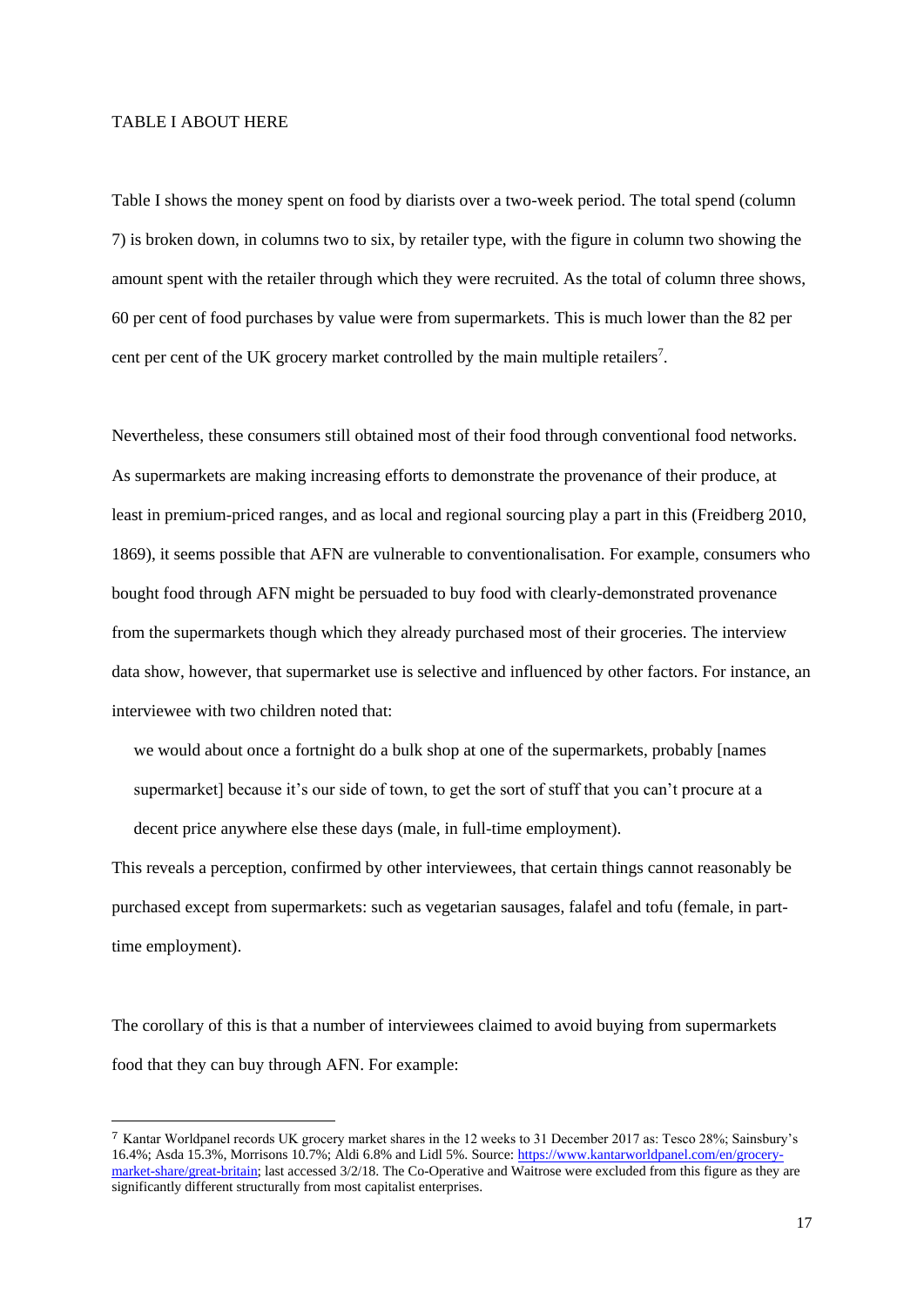I never buy vegetables at supermarkets or hardly ever….the only fruit I buy from supermarkets is things like oranges and sometimes bananas: oranges because I have fresh orange juice at breakfast time and it is cheaper to buy oranges in bulk. I never buy apples from supermarkets…ever. I buy them always from a producer at [names location] when I can. I mean I am very averse to supermarket shopping (female, retired).

The diary data go some way to confirming this. Column eight of Table I shows that, overall, diarists bought from the retailer through which they were recruited more than 57 percent of what they could have bought there, based on their overall purchases of similar items. Moreover, these figures underestimate the extent to which diarists used AFN, as they take account only of money spent at the retailer through which they were recruited. In several cases, interview data revealed that diarists use additional AFN. Diarist 14, for example, obtained much of their seasonal fruit and vegetables from an organic box scheme. Diarist 16, who had the lowest percentage spend at the retailer through which they were recruited, noted that most of their meat came from another AFN. During the time they kept the diary, they also purchased half a pig from a local smallholder. These three AFN accounted for their entire meat spend during that period. Removing this outlier, the 19 remaining diarists bought from the retailer through which they were recruited about 60 per cent of what they could have bought from them.

However, while diarists made a significant material (economic) contribution to AFN, their commitment was tempered by other factors. Barnett et al. (2011) provide a convincing account of what is probably the most important of these. Drawing on Warde (2005), they argue that much consumption activity is embedded in 'integrative practices' – "bundles of activities...bound together by normative ends and emotions" (Barnett et al. 2011, 67). Therefore, consumption is often one of a group of linked activities rather than a practice in its own right (Warde 2005, 137, cited by Barnett et al. 2011, 68). In the absence of detailed observational data on interviewees' integration of consumption with other activities, this proposition is examined using two proxies: interviewees' statements about the factors that influenced their choice of food shops; and the estimated distances from diarists' homes to those shops.

18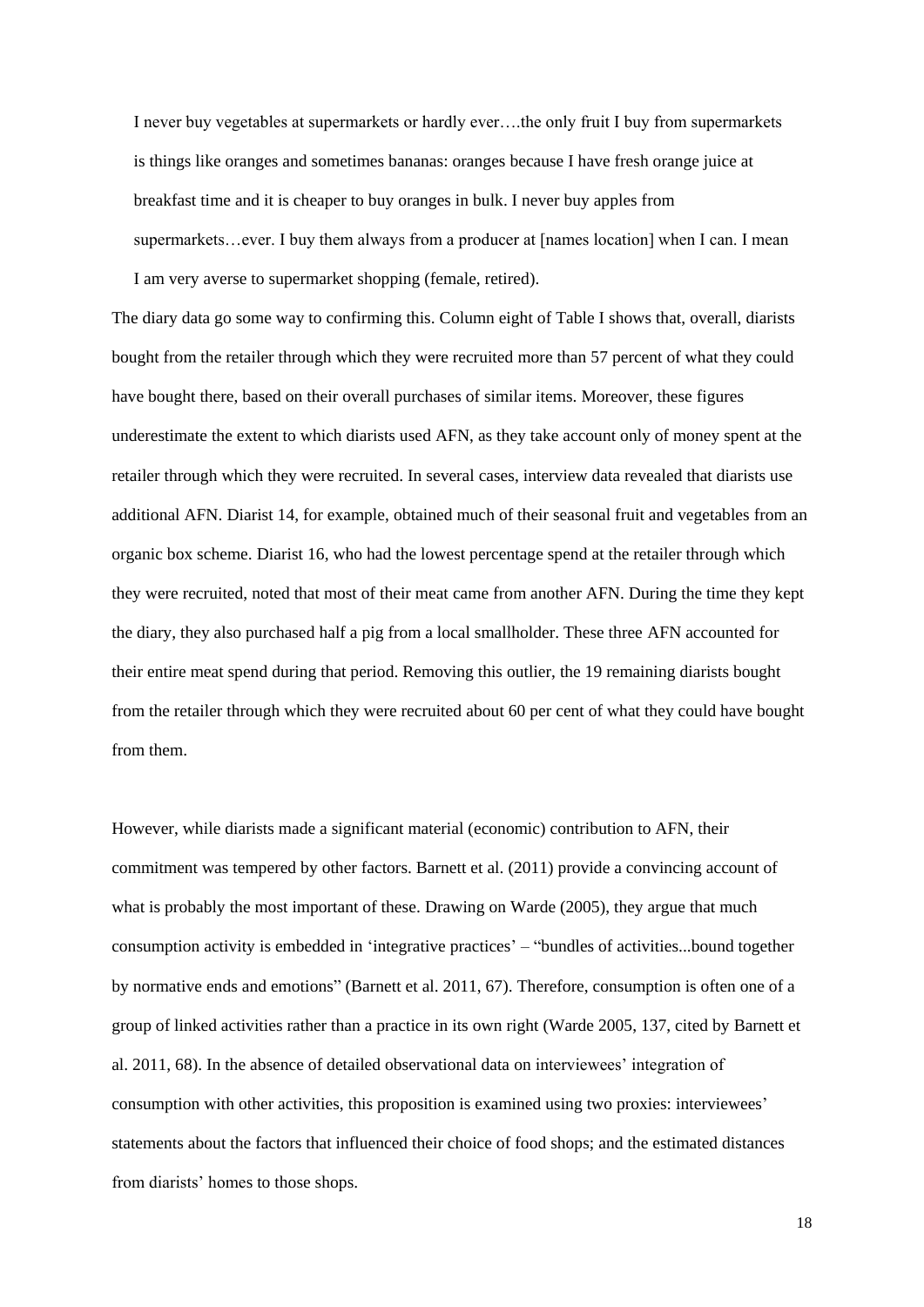## TABLE II ABOUT HERE

Column four of Table II shows that the mean distance from a diarist's home to the food retailers they used was 8.8 kilometres. Diarists travelled an average 5.5 kilometres to the retailer where they were recruited. This, in combination with the interview data, suggests that their use of local AFN is fitted into other travel patterns (cf. Weatherell et al. 2003, 241). This is consistent with Gijsbrechts et al.'s (2008, 12) observations that consumers seldom visit more than seven shops and that distance is an important selection criterion. It is also consistent with Scholderer and Grunert's (2005) argument that 'convenience' can often be the most important factor when choosing a retailer. As our diarists appear to fit their use of AFN into other travel activities, we suggest that their material support for local AFN is likely to be constrained by other habitual practices. In turn, this suggests (à la Barnett et al. 2011) that attempts to persuade consumers to problematize their consumption decisions are likely to succeed only to the extent that they do not involve problematizing other of their existing spatial practices.

## **5 Discussion**

Taking a CPE approach has allowed us to demonstrate that our respondents construed, both semiotically and materially, distinct imaginaries of conventional and alternative food networks. Moreover, it has shown that their normative evaluations favour AFN. Their key normative distinction was that their use of conventional food networks tended to be based on reliance, whereas their use of AFN tended to be based on trust (q.v. Blois 1999, 199-200). Respondents relied on supermarkets to fulfil their legal obligations by selling food that would not do them immediate harm, but they tended not to trust them. They were more likely to trust local AFN to sell them high quality food of known and honestly-declared provenance. However, that trust is conditional. Several interviewees emphasised that they might withdraw it if they discovered something not to their liking. This bears out Morgan et al.'s (2006, 189) point that providing food with specific characteristics, and of sufficient quality, are vital to the survival of AFN. The picture is complicated, however, because interviewees' use of local AFN is conditional both on the quality of the food – in terms of its freshness, provenance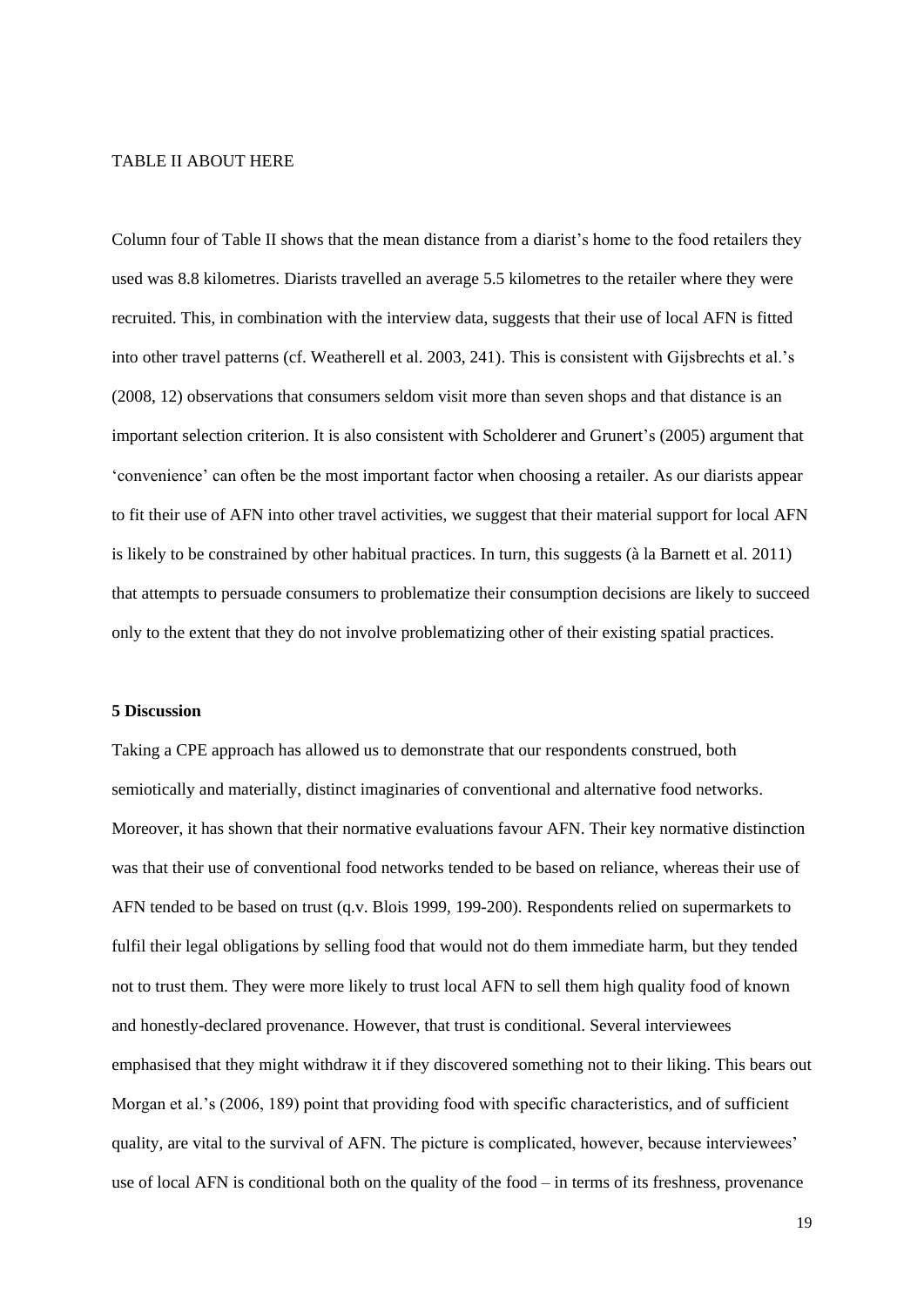and taste – and on the extent to which use of them can be slotted into their existing use of space. Therefore, just because a retailer is trusted does not mean that it will be supported in preference to one that is simply relied on.

A second normative distinction to emerge from the data is that the 'alternativeness' of local AFN is considered a good thing in its own right. Both the talk and diary data demonstrate that respondents sought to maintain a variety of economic-geographical imaginaries of food. As one said: "the High Street is dying, so the opportunities are reducing" (male, in full-time employment); a sentiment echoed by most of those who saw a value in supporting local retailers. They support AFN but at the same time they value supermarkets for their convenience, range, prices, etc. Thus, our respondents construed diverse economic-geographical imaginaries, "deriving from diverse values, which operate both within capitalism and, simultaneously, as alternatives to it" (Lee 2006, 428).

These distinct imaginaries can, following de Certeau (1984), be interpreted as tactical disruptions of the accumulative logic of oligopolistic grocers and, by extension, of the dominant dispositive. Tactics are used by the 'weak' to trick the 'strong' (de Certeau 1984, 26) but are circumscribed by, and operate within, strategies (pp. 29-30): the "calculus of force relationships" (p. xix) that 'map out' one's place in the social order (as consumer, etc.). Thus, the tactics of everyday life can disrupt the dominant dispositive whilst simultaneously confirming it. Therefore, our respondents' subaltern imaginaries form part of the 'reservoir' (Jessop and Oosterlynck 2008, 1158) of economic imaginaries and activities that are marginal to the dominant dispositive but provide semiotic and material resources that can be used both to resist and 'repair' it. It is this tactical aspect of AFN that our respondents appeared to value. The corollary of this is that AFN are, to some extent, prisoners of their alterity, because it is for this that they are valued.

This, in turn, enjoins researchers to take care when labelling the imaginaries that construe local AFN as 'defensive' localism; just as Winter (2003), from whom the term derives, did. Our respondents wanted to support the local economy by shopping in small local retailers and, to a lesser extent, by

20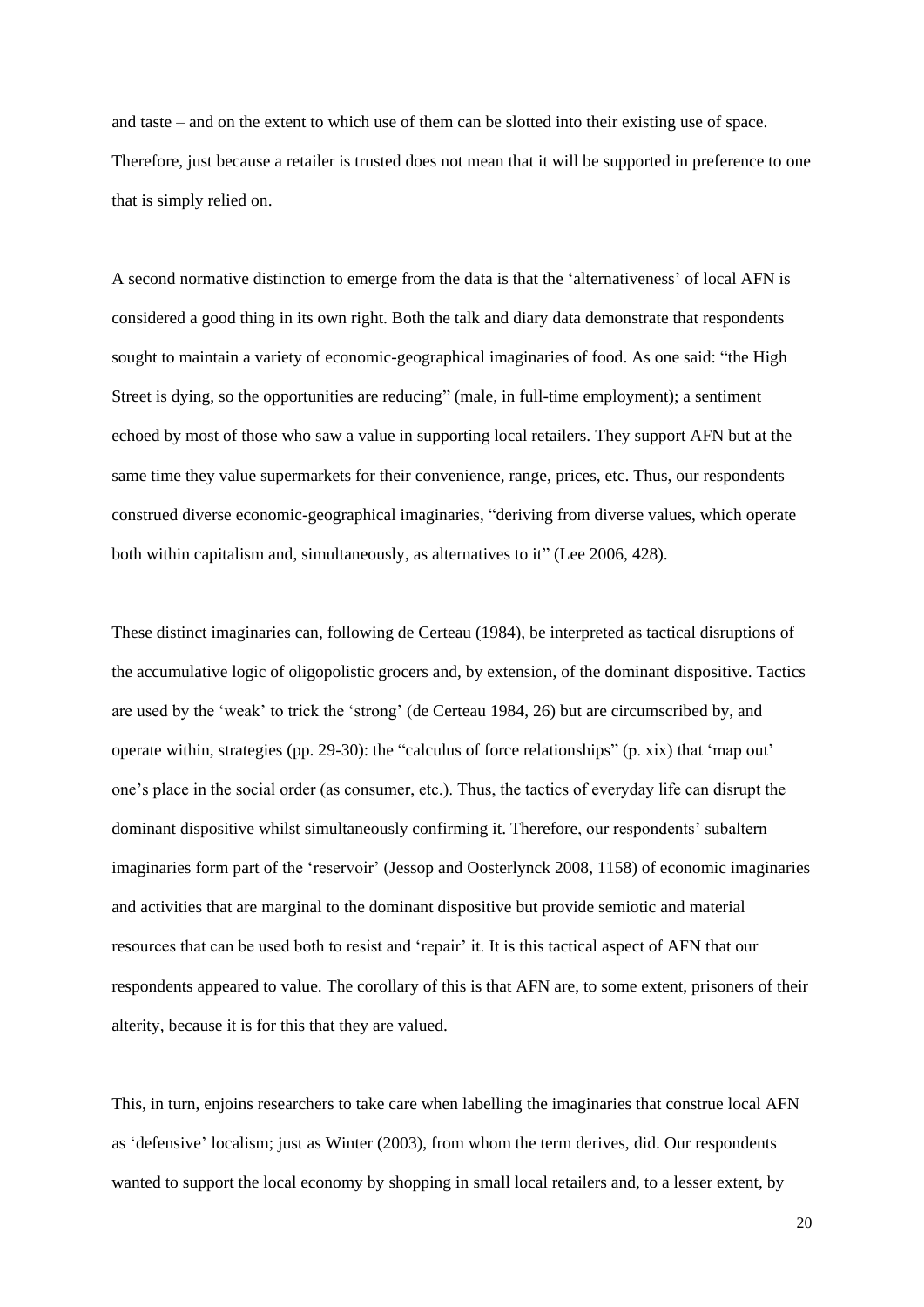buying local food. However, although support for local retailers was an important component of their imaginaries of local AFN, that support was conditional on the existence of trust. Such trust-based economic networks appear to be predicated on direct personal contact, and it is likely that this will have a spatial component because it will usually need to be slotted into consumers' other spatial practices. In this context, therefore, it might be more productive to think of 'local' as a marker of the scale of human relationships, rather than as signifying specific places. If that is so – and further research is required in order to determine whether and to what extent it is – it would help to free the 'local' from its current status as being normatively suspect (q.v. Feagan 2007, 39; Hess 2009, 104; more broadly, see Harvey 1990, 351). If the local scale in economic imaginaries derives from a desire to enter into trust-based relationships that depend for their establishment on unmediated interaction, that would make 'local' a categorical variable with which researchers could engage, in addition to being a scale of normative evaluation<sup>8</sup>.

Thus, adopting a CPE perspective reminds us that there is no reason to assume, *a priori*, that progressive and regressive imaginaries will tend occur at one spatial scale rather than another. Indeed, Sum and Jessop (2013, 12) argue that space is both socially constructed and socially constitutive, rather than being an external parameter of enquiry. This was clearly the case for our respondents, whose economic imaginaries gave rise to spatial practices that depended, in part, on the extent to which they reclaimed responsibility for their consumption decisions. Referring to Gibson-Graham's (2003) ethics of the local, we found that their behaviour: recognised the particularity of small-scale local food retailers and their produce; instantiated contingency by using local food retailers that can be incorporated into their habitual spatial practices; honoured and supported difference from the accumulative logic of conventional food networks; and cultivated local capacity by spending money with local enterprises. This may be a slightly idealised reading; but our respondents declared, and the diaries demonstrated, a willingness to seek out and engage with local entrepreneurs on the basis of normative criteria (trust and food quality), rather than leaving such evaluations about what goes on in

-

<sup>8</sup> There is an intriguing parallel here with Sayer's (2000, 86) observation that, for David Hume and Adam Smith, 'moral sentiments' "tend to decline with distance".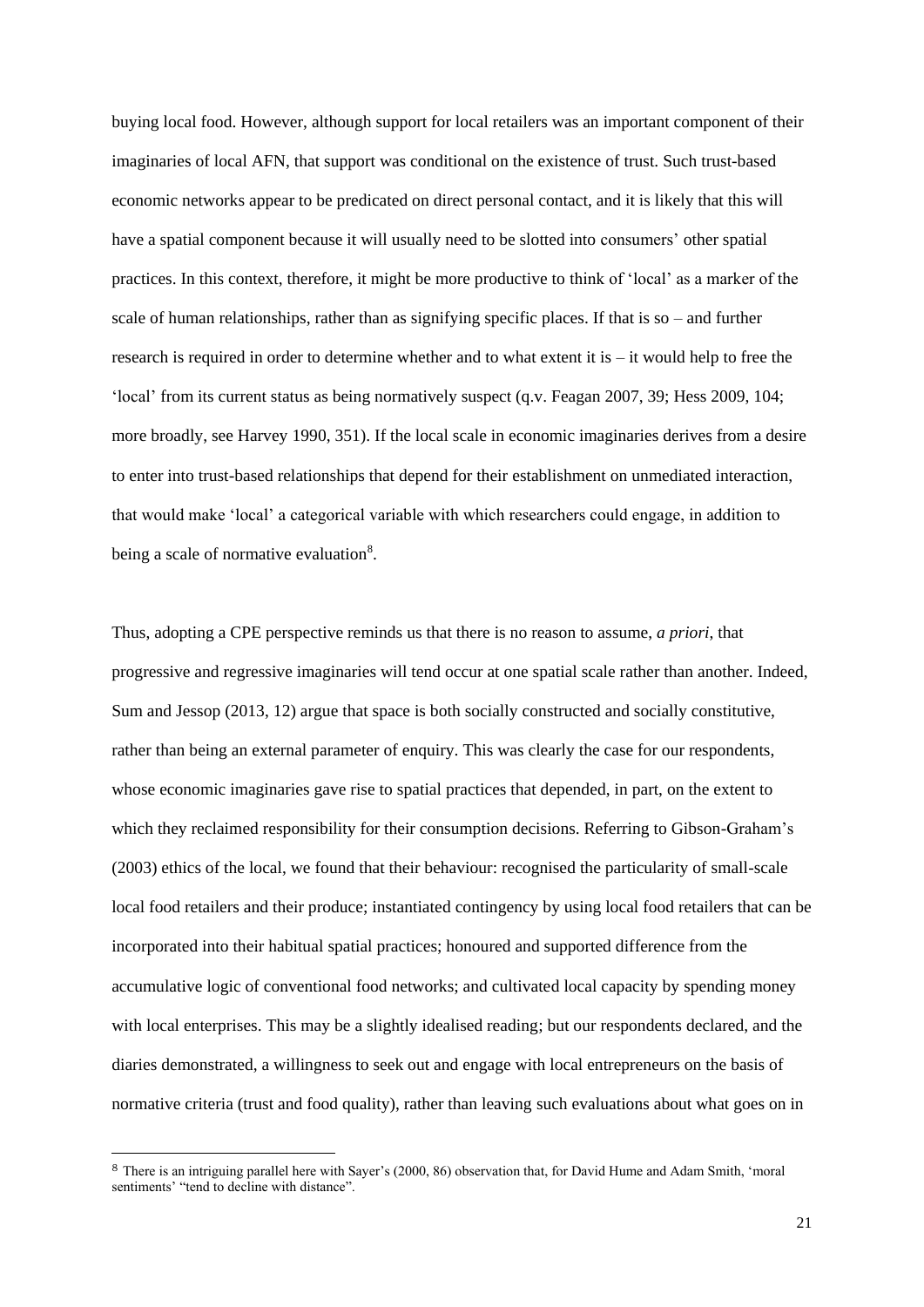food networks entirely to others. By demonstrating the "socially benign attributes of local food" (Morgan 2010, 1855), our respondents can be considered to be engaging in 'ethical' consumption in a way that, while it is consistent with the neo-liberal responsibilization agenda, can neither be 'read off' from it nor be assumed to simply collapse back into and thereby reinforce it.

This addresses a key concern expressed about AFN: that they cannot prevail against the formidable corporate and political forces that dominate conventional food networks (see, e.g., Allen et al. 2003, 74; Morgan 2010, 1865). While it is undoubtedly the case that AFN *qua* AFN cannot do so, a CPE perspective alerts us to the possibility that the material and semiotic resources that AFN produce may, through the evolutionary process of selection, either displace or be incorporated into, and hence change in some way, the dominant dispositive. Indeed, a CPE perspective can help researchers to resist conceptualising different imaginaries as mutually exclusive, and the power as 'flowing' in one direction. The conventionalisation debate is a case in point here. For example, it has been demonstrated that the codification processes associated with the structuration of certified organic produce, and its subsequent popularisation, have narrowed its socio-economic focus (Allen et al. 2003; Guthman 2004) by marginalising or, in CPE terms, not selecting "the normative arguments of the organic movement that organic farming is how all farming should be done" (Tomlinson 2008, 146). Nevertheless, there is evidence that the growing consumption of organic produce has promoted the well-being of non-farmed organisms and the environment (Gabriel et al. 2010; Gomiero et al. 2008; Meisterling et al. 2009, 227; Thomassen et al. 2008, 105). Thus, elements of organic imaginaries have been selected and have led to at least some improvements in (at least non-human) well-being.

However, the main advantage of adopting a CPE perspective, and thereby focusing on both the semiotic and the material aspects of food consumption, is that it enables AFN to be set on a firmer conceptual basis and allows a clearer distinction to be drawn between their categorical and normative characteristics. With regard to the normative aspects of AFN, CPE can rein-in the excesses of the 'moral turn' in social science (Goodman et al. 2010, 1783), where critiques mounted from an often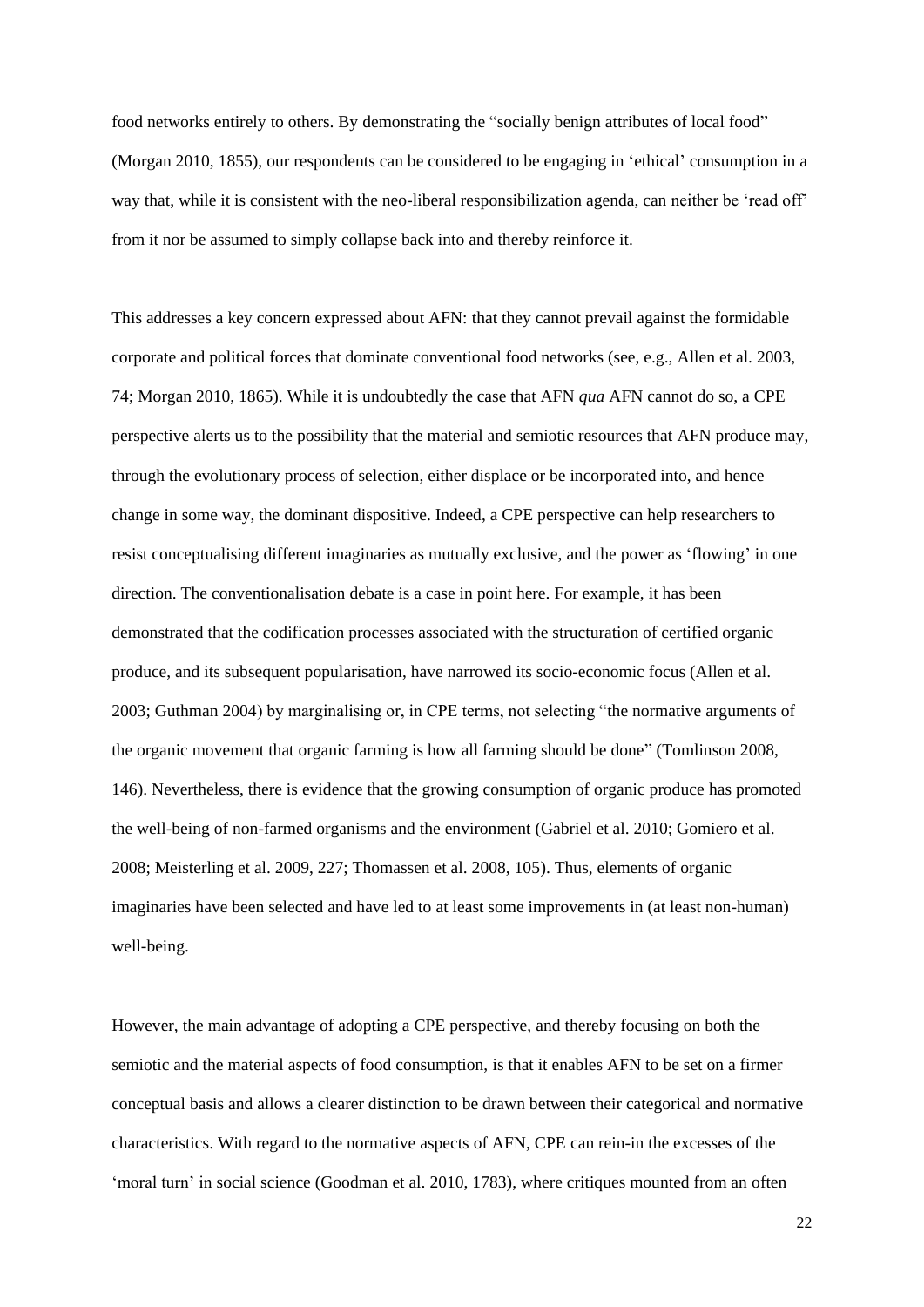under-specified moral high ground provide "little more than scepticism coupled with a concern to be reflexive" (Sayer 2011, 219). Scepticism and normative evaluation are vital to critical social science, but they can only serve a useful purpose, either scientifically or socially, if they are properly contextualised. If it does nothing else, CPE provides researchers with consistent and defensible epistemological, ontological and methodological premises for doing so.

This, in turn, can provide a counterweight to the counsels of despair that often characterise the conventionalisation debate. To be sure, the selection, from within the dominant dispositive, of certain aspects of the alterative imaginaries that develop in its interstices, will tend to neuter those aspects that cannot be assimilated easily (see above, and Jessop and Oosterlynck 2008, 1157). Thus, the dominant dispositive will tend to change over time, and it may be that the selection and retention of elements from alternative imaginaries can influence that change in directions that promote social and/or economic and/or environmental goods. However, such outcomes, whether good or bad, are difficult to predict with any level of accuracy when dealing with open and complex systems such as societies and economies.

Thus, a CPE perspective allows AFN research to navigate between its own Scylla, of an increasingly arid 'moral turn', and its own Charybdis, of conventionalisation-induced despair about the ability of AFN to help to make the world a better place. But it also prompts reflection on what differences it is realistic to expect AFN to be able to make. Given their size, and the fact that they tend to operate within a dominant dispositive that is, at least, at variance with their imaginaries, we conclude that the main good that AFN can do is to contribute to the ongoing, and necessary, process of variation. AFN are repositories of material practices and ideas that exist outside of, and may be opposed to, the dominant dispositive. Whether they succeed or not is, arguably, beside the point (cf. Jessop and Sum 2017, 348). What matters is that from them may come the means of creating a more socially, economically and environmentally just world. That makes the existence of AFN a good thing.

23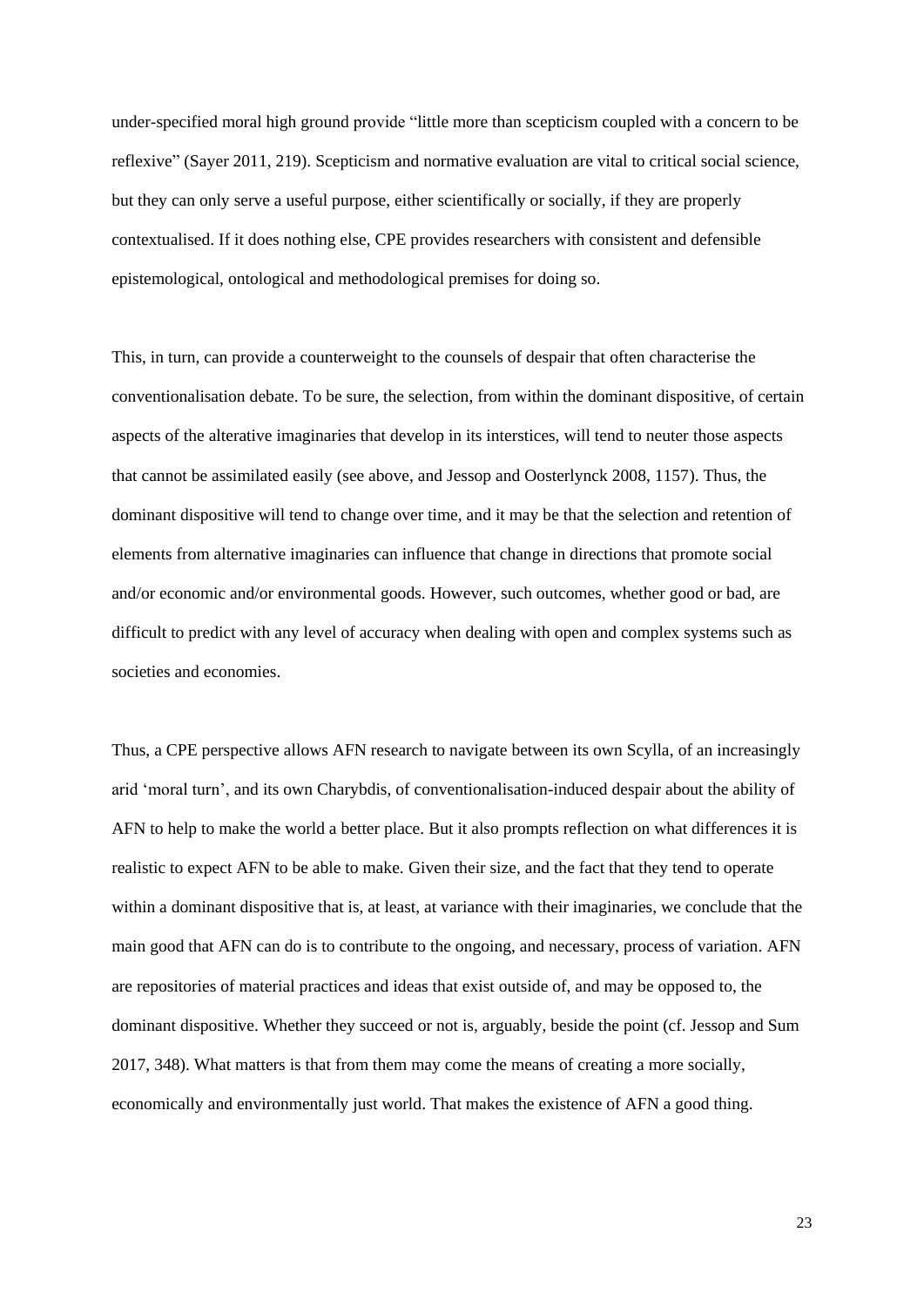#### **References**

**Adams M and Raisborough J** 2010 Making a difference: ethical consumption and the everyday *The British Journal of Sociology* 61 256-274

**Alkon A H** 2013 The socio-nature of local organic food *Antipode* 45 663-680

Alkon A H and McCullen C G 2011 Whiteness and farmers markets: performances, perpetuations ... contestations? *Antipode* 43 937-959

**Allen P, FitzSimmons M, Goodman M and Warner K** 2003 Shifting plates in the agrifood landscape: the tectonics of alternative food initiatives in California *Journal of Rural Studies* 19 61-75

**Baker S E and Edwards R** 2012 How many qualitative interviews is enough. Discussion Paper.

National Centre for Research Methods [\(http://eprints.ncrm.ac.uk/2273/4/how\\_many\\_interviews.pdf\)](http://eprints.ncrm.ac.uk/2273/4/how_many_interviews.pdf)

**Barnett C, Cloke P, Clarke N and Malpass A** 2011 *Globalizing Responsibility. The political rationalities of ethical consumption* Wiley-Blackwell, Chichester

**Barnett M J, Dripps W R and Blomquist K** 2016 Organivore or organorexic? Examining the relationship alternative food network engagement, disordered eating, and special diets *Appetite* 105 713-720

**Belfrage C A and Hauf F** 2015 Operationalizing cultural political economy: towards critical grounded theory *Journal of Organizational Ethnography* 4 324-340

**Belfrage C and Hauf F** 2017 The gentle art of retroduction: critical realism, cultural political economy and critical grounded theory *Organization Studies* 38 251-271

**Bhaskar R** 1989 *The possibility of naturalism* second edition Harvester Wheatsheaf, Hemel Hempstead

**Bhaskar R** 2008 *A realist theory of science* Routledge, London

**Blake M K, Mellor J and Crane L** 2010 Buying local food: shopping practices, place, and consumption networks in defining food as "local" *Annals of the Association of American Geographers* 100 409-426

**Blois K J** 1999 Trust in business to business relationships: an evaluation of its status *Journal of Management Studies* 36 197-215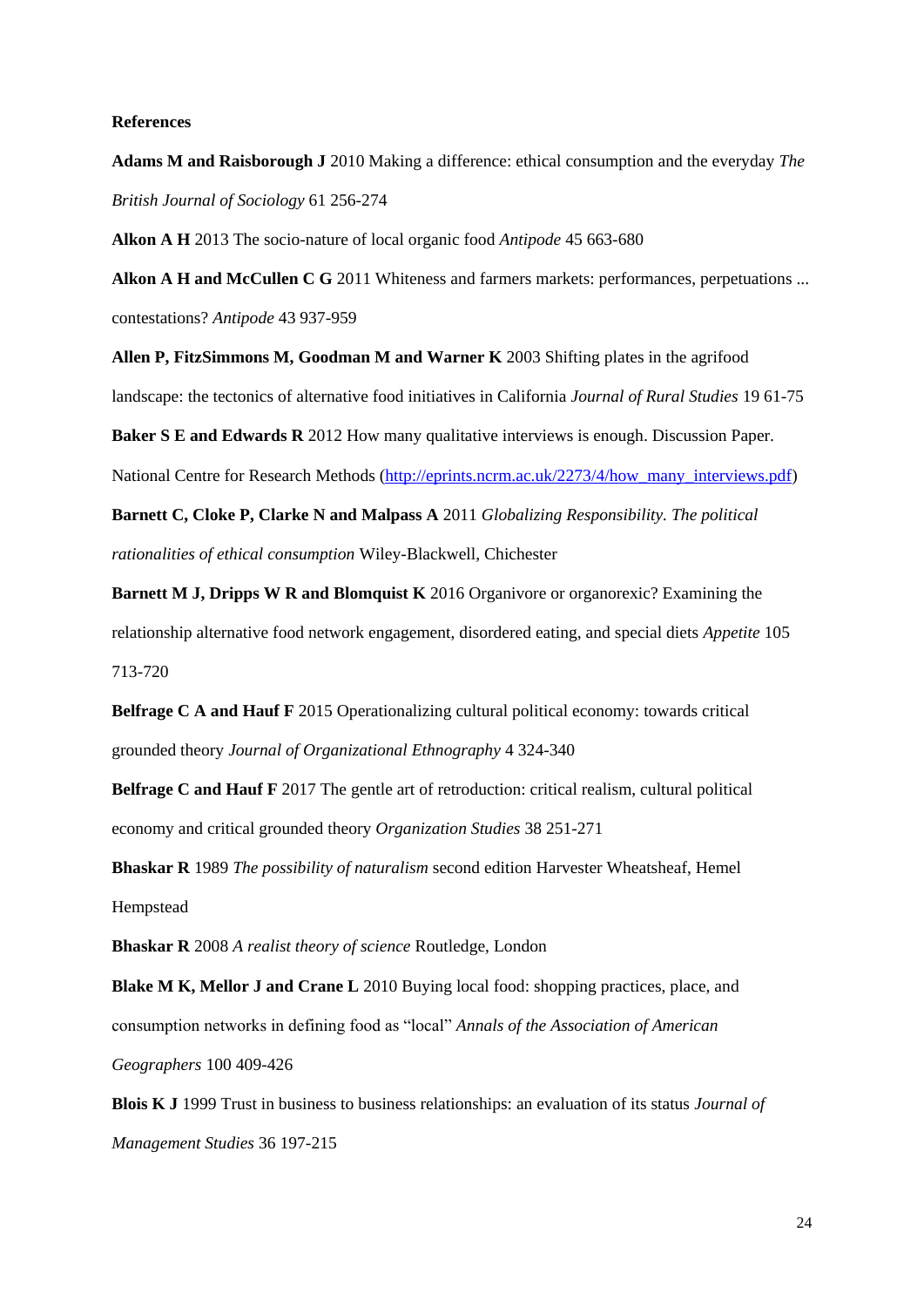**Bryant R and Goodman M** 2004 Consuming narratives: the political ecology of 'alternative consumption' *Transactions of the Institute of British Geographers* 29 344-366

**Coley D, Howard M and Winter M** 2009 Local food, food miles and carbon emissions: a comparison of farm shop and mass distribution approaches *Food Policy* 34 150-155

**Collier A** 1994 *Critical realism. An introduction to Roy Bhaskar's philosophy* Verso, London **de Certeau M** 1984 *The practice of everyday life* University of California Press, Berkeley CA Translated by S Rendall

**Dolan C S** 2010 Virtual moralities: the mainstreaming of Fairtrade in Kenyan tea fields *Geoforum* 41 33-43

**Dowler E and Caraher M** 2003 Local food projects: the new philanthropy? *The Political Quarterly* 74 57-65

**DuPuis E M and Goodman D** 2005 Should we go 'home' to eat? Toward a reflexive politics of localism *Journal of Rural Studies* 21 359–371

**Eden S, Bear C and Walker G** 2008a Understanding and (dis)trusting food assurance schemes: consumer confidence and the 'knowledge fix' *Journal of Rural Studies* 24 1-14

**Eden S, Bear C and Walker G** 2008b Mucky carrots and other proxies: problematising the knowledge-fix for sustainable and ethical consumption *Geoforum* 39 1044-1057

**Eden S, Bear C and Walker G** 2008c The sceptical consumer? Exploring views about food assurance *Food Policy* 33 624-630

**Etikan I, Musa S A and Alkassim R S** 2016 Comparison of convenience sampling and purposive sampling *American Journal of Theoretical and Applied Statistics* 5 1-4

**Feagan R** 2007 The place of food: mapping out the local in local food systems *Progress in Human Geography* 31 23-42

**Fine B** 2004 Debating production-consumption linkages in food studies *Sociologia Ruralis* 44 332- 342

**Freidberg S** 2010 Perspective and power in the ethical foodscape *Environment and Planning A* 42 1868-1874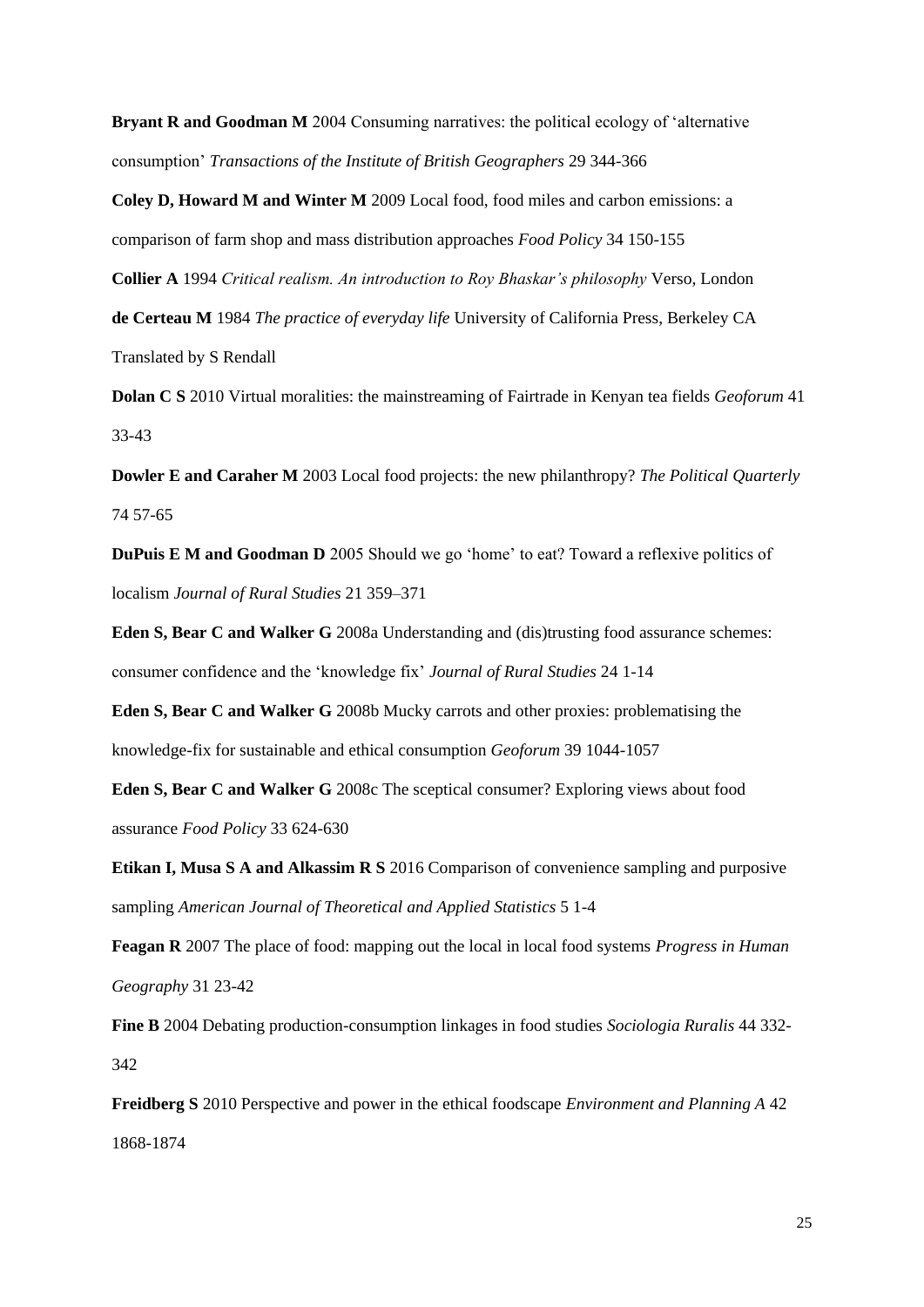**Gabriel D, Sait S, Hodgson J A, Schmutz U, Kunin, W E and Benton T G** 2010 Scale matters: the impact of organic farming on biodiversity at different spatial scales Ecology *Letters* 13 858–869

**Gibson-Graham J K** 2003 An ethics of the local *Rethinking Marxism* 15 49-74

**Gijsbrechts E, Campo K and Nisol P** 2008 Beyond promotion-based store switching: antecedents and patterns of systematic multiple-store shopping *International Journal of Research in Marketing* 25 5–21

**Gomiero T, Paoletti M G and Pimentel D** 2008 Energy and environmental issues in organic and conventional agriculture *Critical Reviews in Plant Sciences* 27 239-254

**Goodman D** 2004 Rural Europe redux? Reflections on alternative agro-food networks and paradigm change *Sociologia Ruralis* 44 3-16

**Goodman D, DuPuis E M and Goodman M** 2012 *Alternative food networks: knowledge, practice and politics* Routledge, London

**Goodman M** 2004 Reading fair trade: political ecological imaginary and the moral economy of fair trade goods *Political Geography* 23 891-915

**Goodman M** 2010 The mirror of consumption: celebretization, developmental consumption and the shifting cultural politics of fair trade *Geoforum* 41 104-116

**Goodman M, Maye D and Holloway L** 2010 Ethical foodscapes? Premises, promises and possibilities *Environment and Planning A* 42 1782-1796

**Guthman J** 2004 The trouble with "organic lite" in California: a rejoinder to the "conventionalisation" debate *Sociologia Ruralis* 44 301-316

**Guthman J** 2008 Bringing food to others: investigating the subjects of alternative food practice *Cultural Geographies* 15 431-447

**Harris E** 2009 Neoliberal subjectivities or a politics of the possible? Reading for difference in alternative food networks *Area* 41 55-63

**Heinrich M** 2015 EU governance in crisis: a cultural political economy perspective on European crisis management 2007-2014 *Comparative European Politics* 13 682-706

**Hess D J** 2009 *Localist movements in a global economy: sustainability, justice and urban development in the United States* The MIT Press, London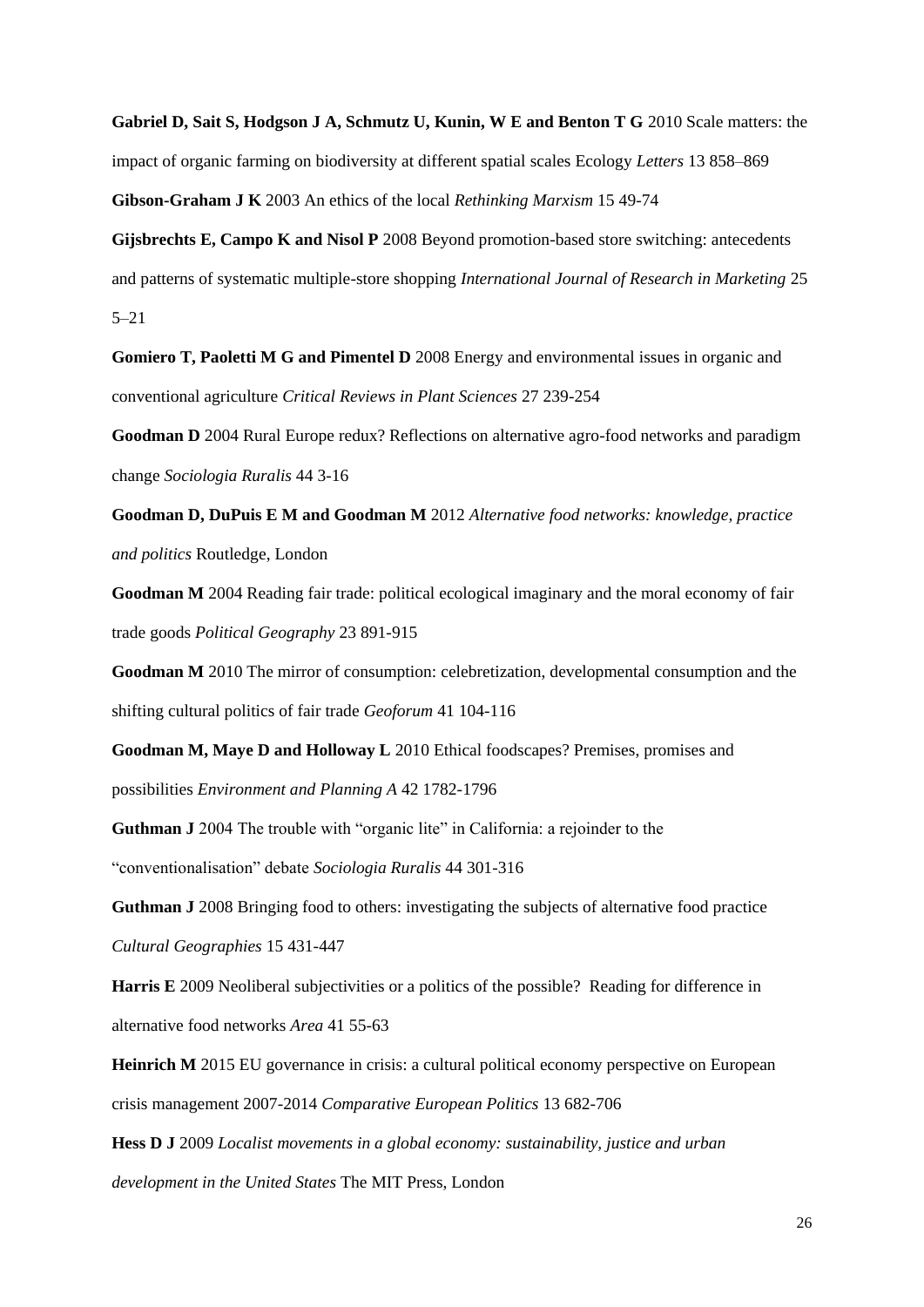**Hinrichs C C** 2003 The practice and politics of food system localization *Journal of Rural Studies* 19 33-45

**Holloway L and Kneafsey M** 2000 Reading the space of the farmers market: a preliminary investigation from the UK *Sociologia Ruralis* 40 285-299

**Jackson P** 2010 Food stories: consumption in an age of anxiety *Cultural Geographies* 17 147-165 **Jessop B** 1990 *State Theory* Polity, Cambridge

**Jessop B** 2010 Cultural political economy and critical policy studies *Critical Policy Studies* 3 336- 356

**Jessop B and Oosterlynck S** 2008 Cultural political economy: on making the cultural turn without falling into soft economic sociology *Geoforum* 39 1155-1169

**Jessop B and Sum N-L** 2006 *Beyond the regulation approach. Putting capitalist economies in their place* Edward Elgar, Cheltenham

**Jessop B and Sum N-L** 2017 Putting the 'Amsterdam School' in its rightful place: a reply to Juan Ignacio Staricco's critique of cultural political economy *New Political Economy* 22 342-354

**Johnston J** 2008 The citizen-consumer hybrid: ideological tensions and the case of Whole Foods Market *Theory and Society* 37 229-270

**Kvale S** 1996 *InterViews: an introduction to qualitative research interviewing* Sage, London

**Lamine C** 2005 Settling shared uncertainties: local partnerships between producers and consumers *Sociologia Ruralis* 45 324-345

**Lee R** 2000 Shelter from the storm? Geographies of regard in the worlds of horticultural production and consumption *Geoforum* 31 137–157

**Lee R** 2006 The ordinary economy: tangled up in values and geography *Transactions of the Institute of British Geographers* 31 413-432

**Leyshon A and Lee R** 2003 Introduction in **Leyshon A, Lee R and Williams CC** eds *Alternative economic spaces* Sage, London 1-26

**Little J, Ilbery B and Watts D** 2009 Gender, consumption and the relocalisation of food: a research agenda *Sociologia Ruralis* 49 201-217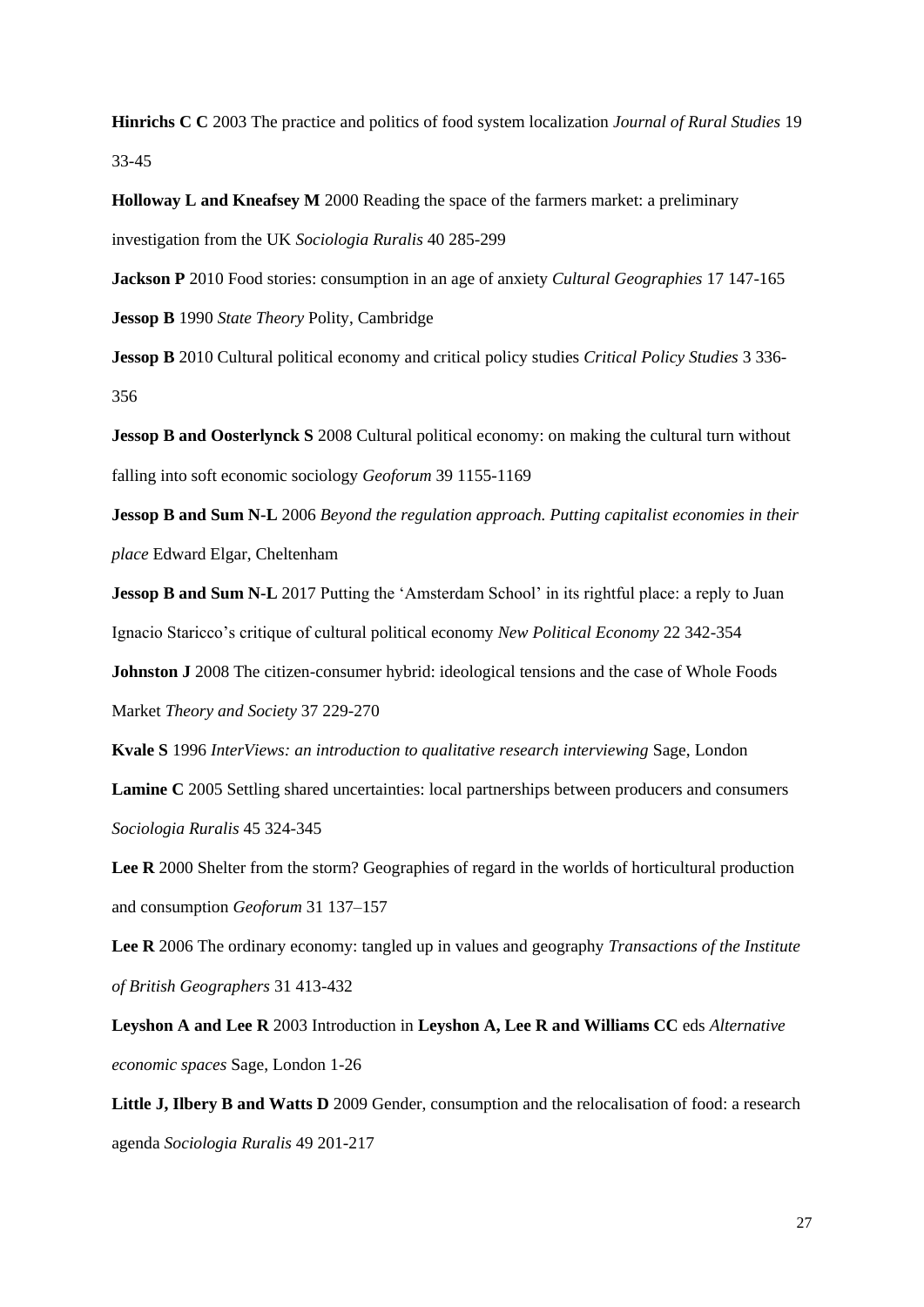**Low W and Davenport E** 2006 Mainstreaming fair trade: adoption, assimilation, appropriation *Journal of strategic marketing* 14 315-327

**Lyon S, Bezaury J A and Mutersbaugh T** 2010 Gender equity in fairtrade–organic coffee producer organizations: cases from Mesoamerica *Geoforum* 41 93-103

**Mansvelt J** 2005 *Geographies of consumption* Sage, London

**Meisterling K, Samaras C and Schweizer V** 2009 Decisions to reduce greenhouse gases from agriculture and product transport: LCA case study of organic and conventional wheat *Journal of Cleaner Production* 17 222–230

**Morgan K** 2010 local and green, global and fair: the ethical foodscape and the politics of care *Environment and Planning A* 42 1852-1867

**Morgan K, Marsden T and Murdoch J** 2006 *Worlds of food: place, power and provenance in the food chain* Oxford University Press, Oxford

**Murdoch J, Marsden T and Banks J** 2000 Quality, nature and embeddedness: some theoretical considerations in the context of the food sector *Economic Geography* 76 107-125

**Mutersbaugh T and Lyon S** 2010 Transparency and democracy in certified ethical commodity networks *Geoforum* 41 27-32

**Pretty J, Ball A S, Lang T and Morison J I L 2005 Farm costs and food miles: an assessment of the** full cost of the UK weekly shopping food basket *Food Policy* 30 1-19

**Raynolds L T** 2002 Consumer/producer links in fair trade coffee networks *Sociologia Ruralis* 42 404-424

**Raynolds L T** 2009 Mainstreaming Fair Trade coffee: from partnership to traceability *World Development* 37 1083-1093

**Raynolds L T, Murray D and Wilkinson J** eds 2007 *Fair Trade. The challenges of transforming globalization* Routledge, London

**Raynolds L T and Ngcwangu S U** 2010 Fair Trade Rooibos tea: connecting South African producers and American consumer markets *Geoforum* 41 74-83

**Sarmiento E R** 2017 Synergies in alternative food network research: embodiment, diverse economies, and more-than-human food geographies *Agriculture and Human Values* 34 485-497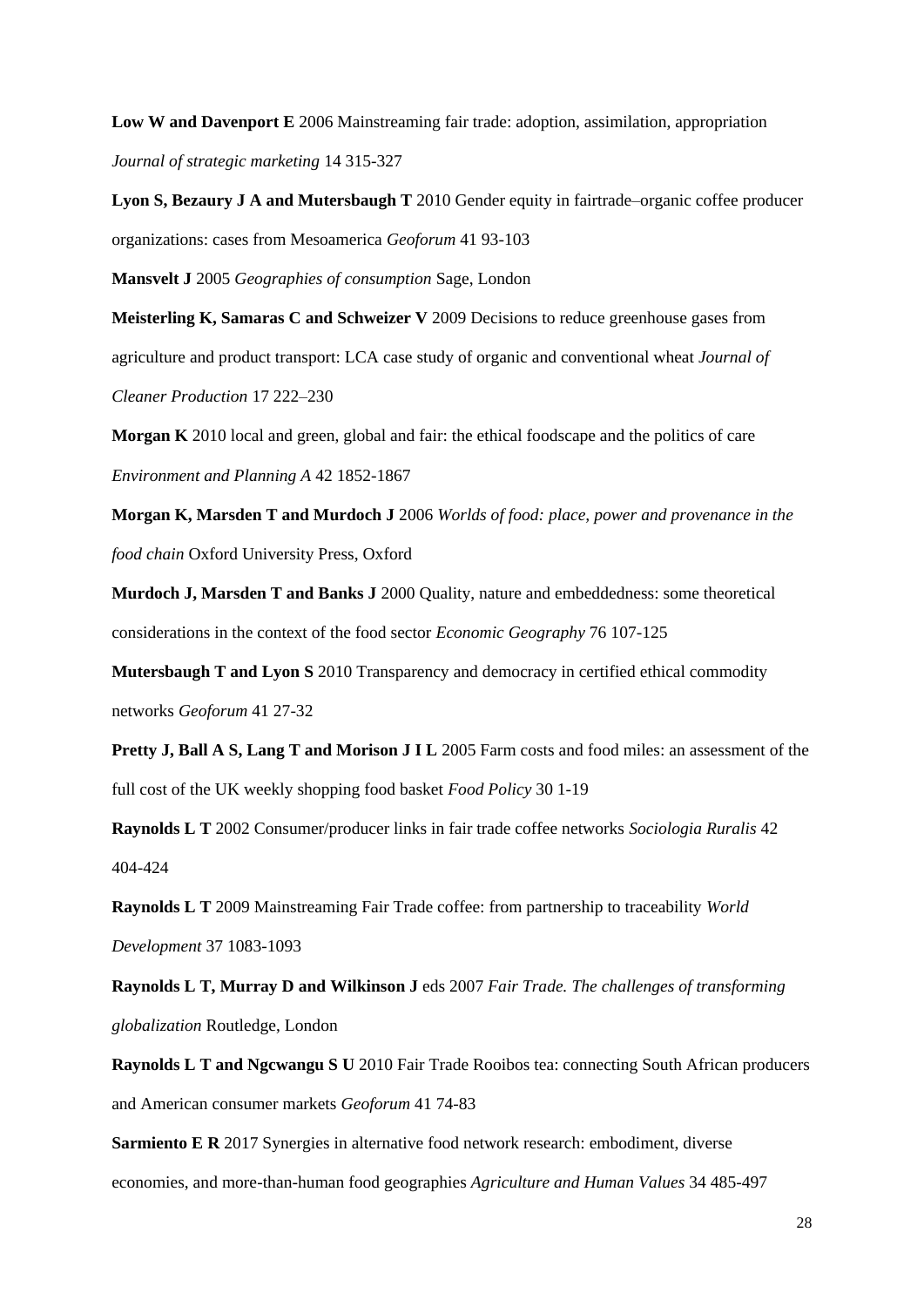**Sayer A** 2000 Moral economy and political economy *Studies in Political Economy* 61 79-103 **Sayer A** 2003 (De)commodification, consumer culture, and moral economy *Environment and Planning D: Society and Space* 21 341-357

**Sayer A** 2007 Moral economy as critique *New Political Economy* 12 261-270

**Sayer A** 2011*Why things matter to people. Social science, values and ethical life* Cambridge University Press, Cambridge

**Scholderer J and Grunert K G** 2005 Consumers, food and convenience: the long way from resource constraints to actual consumption patterns *Journal of Economic Psychology* 26 105-128

**Seyfang G** 2006 Ecological citizenship and sustainable consumption: examining local organic food networks *Journal of Rural Studies* 22 383-395

**Shamir R** 2008 The age of responsibilization: on market-embedded morality *Economy and Society* 37 1-19

**Slater D** 2002 Markets, materiality and the 'new economy' in **Metcalfe S and Warde A** eds *Market regulations and the competitive process* Manchester University Press, Manchester 95-114

**Smith A, Watkiss P, Tweddle G, McKinnon A, Browne M, Hunt A, Treleven C, Nash C and Cross S** 2005 *The validity of food miles as an indicator of sustainable development* Department for Environment, Food and Rural Affairs, London

**Staricco J I** 2017 Putting culture in its place? A critical engagement with cultural political economy *New Political Economy* 22 328-341

**Sum N-L** 2015 Rethinking the Gramsci-Foucault interface: a cultural political economy interpretation oriented to discourses of competitiveness in **Kreps D** ed. *Gramsci and Foucault: a reassessment* Ashgate, Farnham 31-56

**Sum N-L and Jessop B** 2013 *Towards a cultural political economy. Putting culture in its place in political economy* Edward Elgar, Cheltenham

**Thomassen M A, van Calker K J, Smits M C J, Iepema G L and de Boer I J M** 2008 Life cycle assessment of conventional and organic milk production in the Netherlands *Agricultural Systems* 96 95–107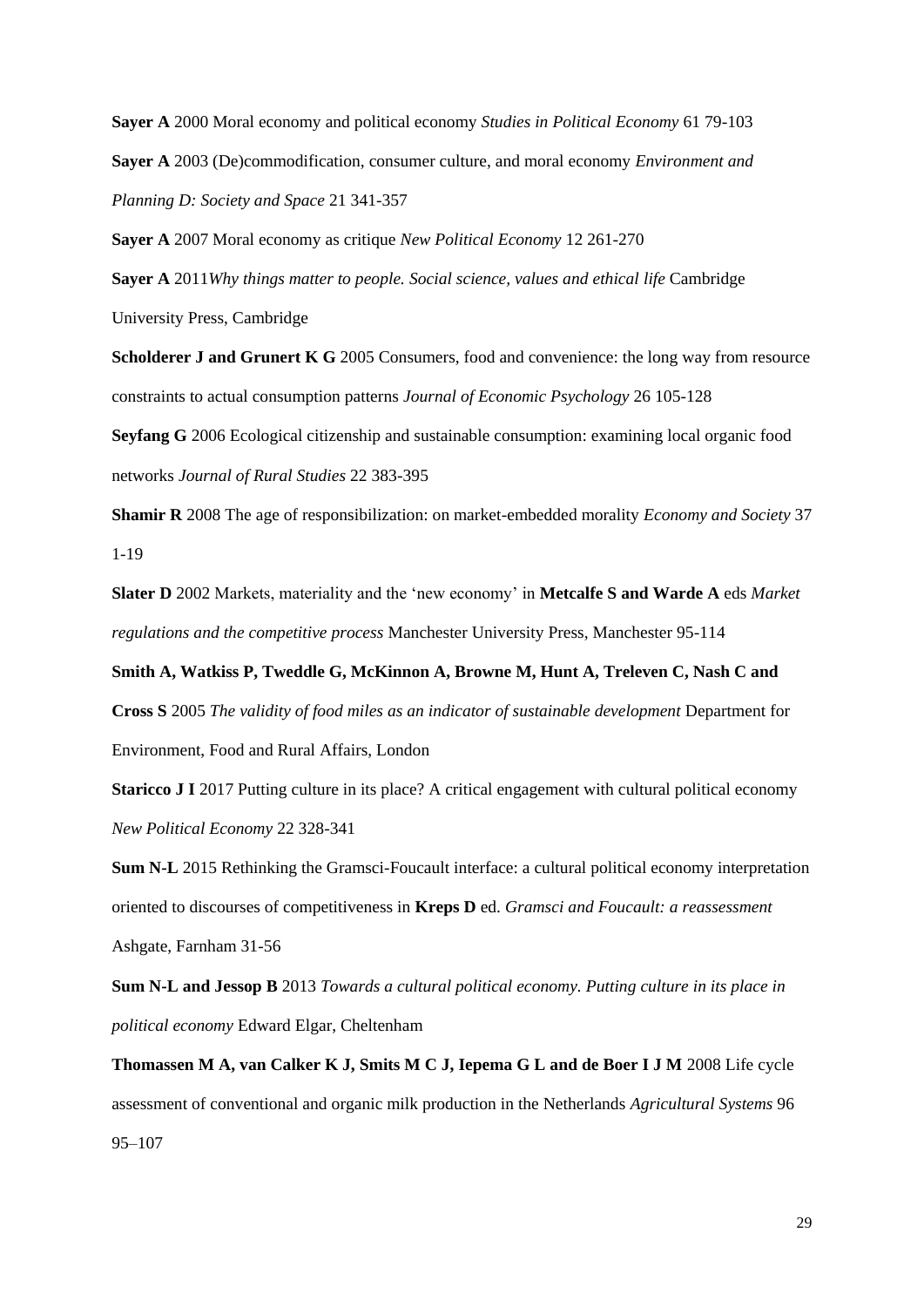**Thrift N** 1985 Flies and germs: a geography of knowledge in **Gregory D and Urry J** eds *Social Relations and Spatial Structures* Macmillan, Basingstoke 366-403

**Tomlinson I** 2008 Re-thinking the transformation of organics: the role of the UK Government in shaping British organic food and farming *Sociologia Ruralis* 48 133-151

**Tyfield D** 2015 'What is to be done?' Insights and blind spots from cultural political economy(s) *Journal of Critical Realism* 14, 530-548

**Warde A** 2005 Consumption and theories of practice *Journal of Consumer Culture* 5 131-153

**Warren C A B** 2002 Qualitative interviewing in **Gubrium J F and Holstein J A** eds *Handbook of interview research: context and method* Sage, London 83-101

**Watts D C H, Ilbery B and Maye D** 2005 Making reconnections in agro-food geography: alternative systems of food provision *Progress in Human Geography* 29 22-40

**Weatherell C, Tregear A and Allison J** 2003 In search of the concerned consumer: UK public perceptions of food, farming and buying local *Journal of Rural Studies* 19 233-244

**Whatmore S and Thorne L** 1997 Nourishing networks. Alternative geographies of food in

**Goodman D and Watts M J** eds *Globalising food. Agrarian questions and global restructuring* Routledge, London 287-304

**Wilson A DV** 2013 Beyond alternative: exploring the potential for autonomous food spaces *Antipode* **45** 719-737

**Wilson B R** 2010 Indebted to Fair Trade? Coffee and crisis in Nicaragua *Geoforum* 41 84-92

**Winter M** 2003 Embeddedness, the new food economy and defensive localism *Journal of Rural Studies* 19 23-32

**Wright C** 2004 Consuming lives, consuming landscapes: interpreting advertisements for Cafédirect coffees *Journal of International Development* 16 665-680

**Young I M** 2006 Taking the basic structure seriously *Perspectives on Politics* 4 91-97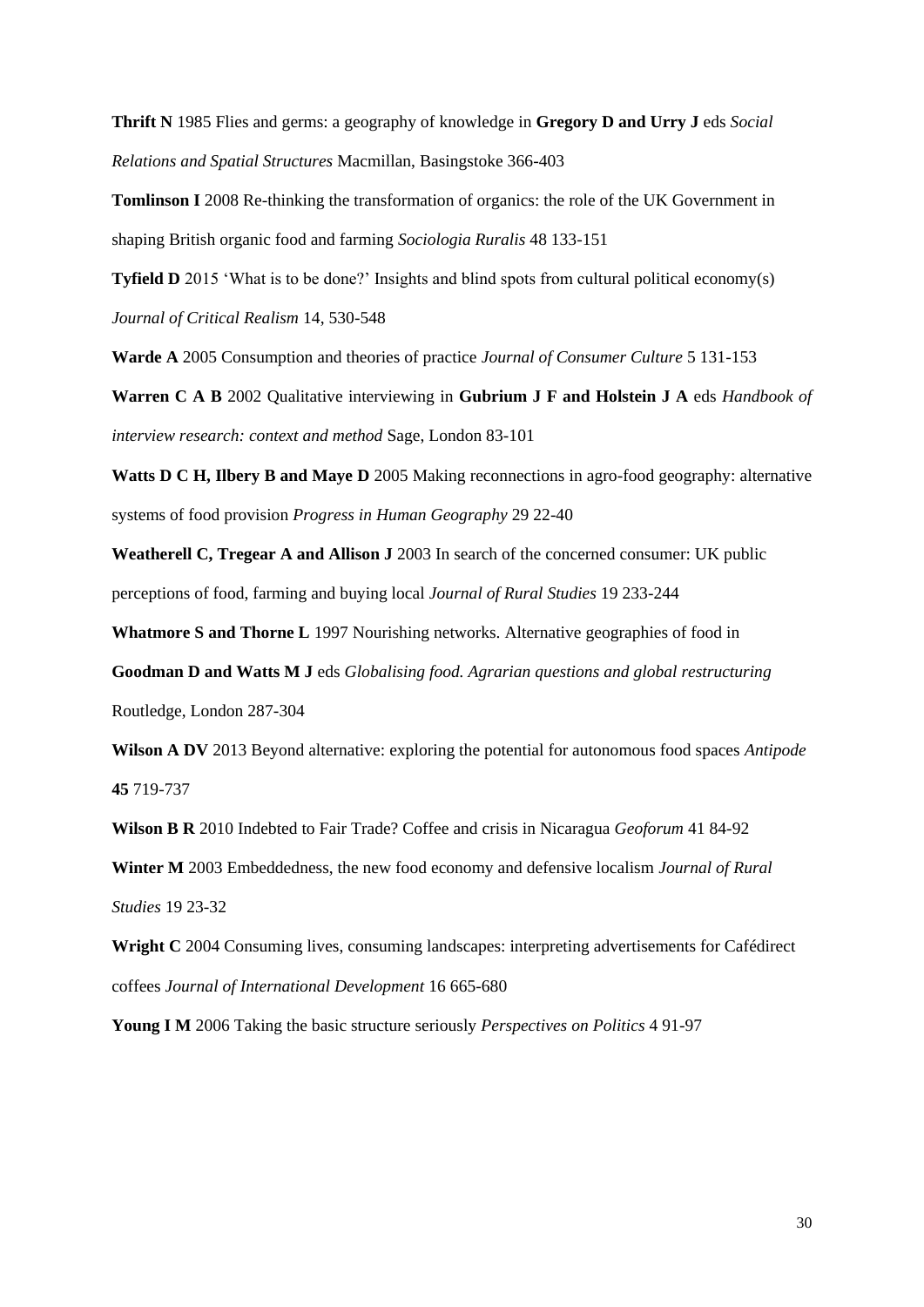## **Table I**

|                  | <b>Spent at</b> | <b>Spent</b> |              | <b>Spent</b>             |                |              | $%$ spend |
|------------------|-----------------|--------------|--------------|--------------------------|----------------|--------------|-----------|
|                  | retailer        | at           | <b>Spent</b> | on                       | <b>Spent</b>   |              | realised  |
| Food             | where           | super-       | at retail    | home                     | at other       | <b>Total</b> | where     |
| diarist          | recruited       | markets      | markets      | delivery                 | retailers      | spend        | recruited |
| $\mathbf{1}$     | 33.52           | 10.18        | 6.80         |                          | 42.87          | 93.37        | 64.3      |
| $\mathbf{2}$     | 18.70           | 84.04        |              | 5.04                     | 12.55          | 120.33       | 74.1      |
| 3                | 15.38           | 97.16        |              |                          | 50.97          | 163.51       | 22.4      |
| $\overline{4}$   | 29.04           | 240.83       |              |                          | 14.77          | 284.64       | 38.8      |
| 5                | 16.38           | 174.59       |              | $\overline{\phantom{a}}$ | $\overline{a}$ | 190.97       | 60.8      |
| 6                | 84.38           | 133.27       | 23.46        |                          | 45.89          | 287.00       | 85.3      |
| $\boldsymbol{7}$ | 20.00           | 129.26       |              |                          | 2.00           | 151.26       | 59.8      |
| 8                | 34.77           | 19.64        | 12.84        |                          | 57.68          | 124.93       | 61.3      |
| 9                | 38.84           | 204.88       |              | 23.00                    |                | 266.72       | 57.9      |
| 10               | 51.32           | 45.80        |              |                          |                | 97.12        | 79.2      |
| 11               | 2.55            | 120.09       | 19.05        |                          | 12.81          | 154.50       | 13.8      |
| 12               | 17.28           | 127.83       | 16.40        | 16.78                    | 26.95          | 205.24       | 61.7      |
| 13               | 42.98           | 11.85        | 3.65         | 7.96                     | 19.08          | 85.52        | 100.0     |
| 14               | 16.75           | 46.57        | 10.00        | 12.20                    | 11.91          | 97.43        | 84.8      |
| 15               | 10.62           | 61.61        | 21.35        |                          |                | 93.58        | 42.8      |
| 16               | 14.92           | 53.30        | 42.09        | 10.80                    | 199.85         | 320.96       | 3.0       |
| 17               | 6.42            | 186.17       | 15.54        |                          |                | 208.13       | 30.9      |
| 18               | 18.35           | 163.95       |              |                          | 3.49           | 185.79       | 69.6      |
| 19               | 17.69           | 100.73       | 5.20         |                          | 35.85          | 159.47       | 47.3      |
| 20               | 19.84           | 31.30        | 1.00         | 19.84                    | 8.04           | 80.02        | 87.3      |
| <b>Totals</b>    | 509.73          | 2,043.05     | 177.38       | 95.62                    | 544.71         | 3,370.49     |           |
| $\frac{0}{0}$    | 15.12           | 60.62        | 5.26         | 2.84                     | 16.16          |              | 57.3      |

**Expenditure on food (in UK pounds) during two weeks by twenty local food consumers**

Note: Purchases from convenience stores are recorded in the 'other retailers' column.